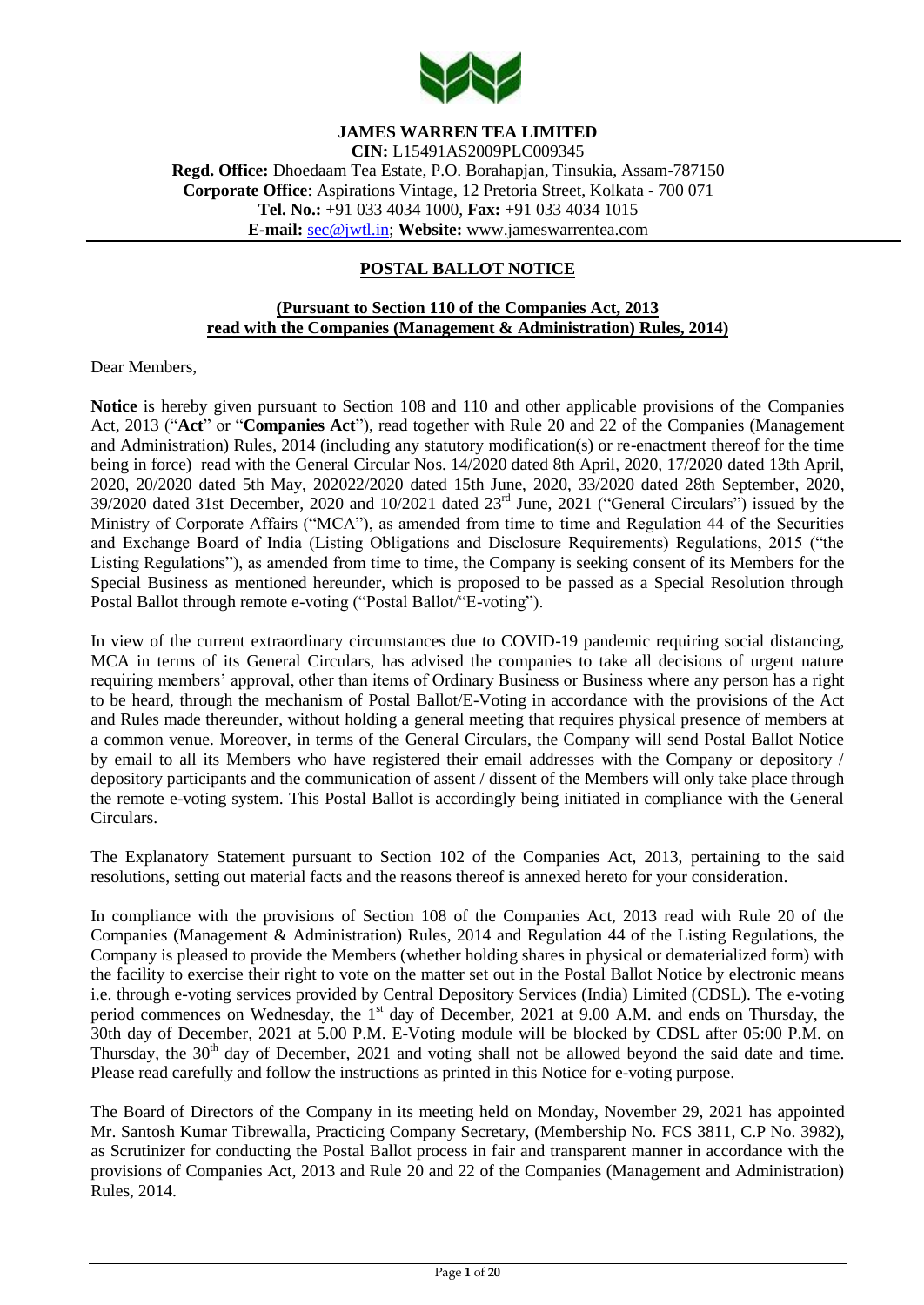The Scrutinizer will submit their report to the Chairman of the Company or in his absence, any person authorized by him after the completion of the scrutiny of e-voting data provided by CDSL. The results of the Postal Ballot/E-voting shall be announced by the Chairman of the Company or in his absence, any person authorized by him, within 2 (two) working days from the last date of e- voting.

The results of the Postal Ballot/E-voting along with the Scrutinizer's Report will be posted on the Company's website at www.jameswarrentea.com, and CDSL website at www.evotingindia.com and shall also be displayed on the Notice Board of the Company at the Registered Office of the Company at Dhoedaam Tea Estate, P.O. Borahapjan, Tinsukia, Assam-787150 besides communicating to the BSE Limited (BSE) and The Calcutta Stock Exchange Ltd. (CSE), where the shares of the Company are listed.

The last date of the e-voting shall be the date on which the Resolutions shall be deemed to have been passed, if approved by the requisite majority.

> **By the Order of the Board For James Warren Tea Limited**

> > Sd/- **Ayushi Mundhra**

**Place: Kolkata Company Secretary Date: November 29, 2021**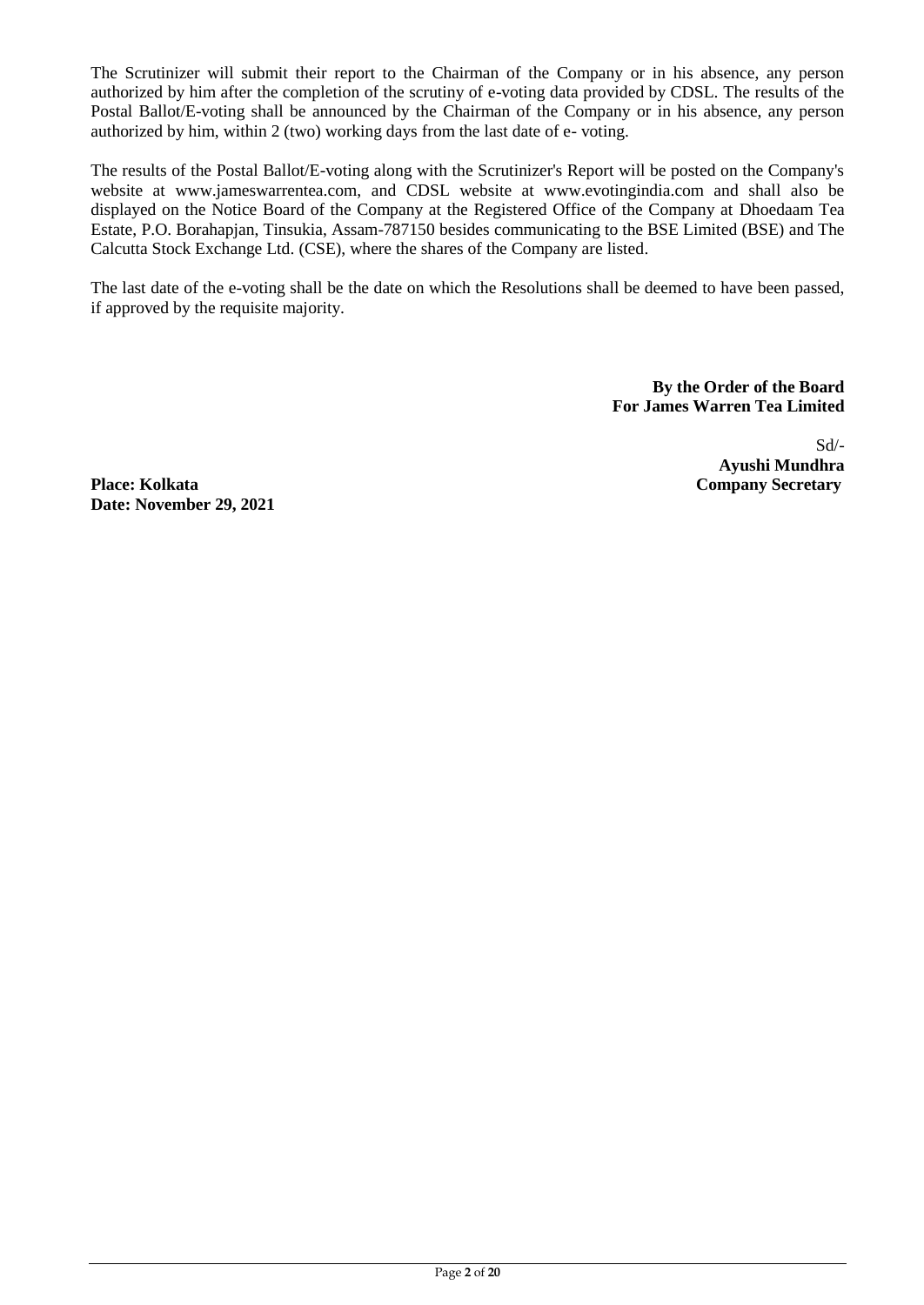### **SPECIAL BUSINESS**

### **PROPOSED RESOLUTION NO. 1: APPROVAL FOR BUYBACK OF EQUITY SHARES:**

#### *To consider and, if thought fit to pass the following resolution as a Special Resolution*

**"RESOLVED THAT** in accordance with the provisions of Article 71 of the Articles of Association of the Company and Section 68, 69, 70, 110 and all other applicable provisions, if any, of the Companies Act, 2013, the Companies (Share Capital and Debenture) Rules, 2014 to the extent applicable, (the **"Share Capital Rules"**), the Companies (Management and Administration) Rules, 2014 (the "**Management Rules**") and in compliance with the Securities and Exchange Board of India (Buy-back of Securities) Regulations, 2018 ("**SEBI Buyback Regulations**"), including any statutory modifications or re-enactments thereof and subject to such other approvals, permissions and sanctions as may be necessary and subject to such conditions and modifications as may be prescribed or imposed while granting such approvals, permissions, sanctions and exemptions, which may be agreed to by the Board of Directors of the Company (the "**Board**" which expression shall include any committee constituted by the Board to exercise its powers, including the powers conferred by this resolution), the consent of the shareholders (members) be and is hereby accorded for the Buyback by the Company of its fully paid-up equity shares of the face value of Rs. 10/-(Rupees Ten only) each ("**Equity Shares**"), not exceeding 8,42,717 (Eight Lakhs Forty Two Thousand Seven Hundred and Seventeen Only) Equity Shares (representing 16.07% of the total number of Equity Shares in the paid-up equity capital of the Company as on  $30<sup>th</sup>$  September, 2021) at a price of Rs. 295/- (Rupees Two Hundred and Ninety Five Only) per Equity Share (the "**Buyback Offer Price**") payable in cash for an aggregate consideration not exceeding Rs. 24,86,01,515/- (Rupees Twenty Four Crores Eighty Six Lakhs One Thousand Five Hundred and Fifteen only) (the "**Buyback Offer Size"**)**,** excluding expenses incurred or to be incurred by the Company for the Buyback like filing fees payable to the Securities and Exchange Board of India ("**SEBI**"), advisors/legal fees, transaction costs such as brokerage, applicable taxes such as securities transaction tax, tax on buyback, goods and service tax (GST), stamp duty, public announcement publication expenses, printing and dispatch expenses and other incidental and related expenses, etc. ("**Transaction Cost**"), which is not exceeding 25% of the aggregate of the fully paid-up share capital and free reserves as per the audited condensed interim financial statements as on  $30<sup>th</sup>$  September, 2021, to be sourced out of the free reserves of the Company (retained earnings) and/or such other source as may be permitted by the Buyback Regulations or the Act, from the members of the Company, including the Promoter(s), as on the record date, on a proportionate basis, through the **Tender Offer** route through Stock Exchange mechanism, as prescribed under the SEBI Buyback Regulations (hereinafter referred to as the "**Buyback**").

**FURTHER RESOLVED THAT** all the existing members of the Company will be eligible to participate in the Buyback including promoters and promoter group of the Company (including members thereof), persons in control (including persons acting in concert) who hold Equity Shares as of the record date (the "**Record Date**") to be subsequently decided by the Board or a committee of the Board.

**FURTHER RESOLVED THAT** the Company may Buyback equity shares from all the existing members holding Equity Shares of the Company on a proportionate basis, provided 15% (fifteen percent) of the number of Equity Shares which the Company proposes to Buyback or number of Equity Shares entitled as per the shareholding of small shareholders, as on the record date, whichever is higher, shall be reserved for small shareholders in accordance with the Regulation 6 of the SEBI Buyback Regulations.

**FURTHER RESOLVED THAT** the Buyback may be made out of the Company's free reserves and / or such other sources as may be permitted by law through "Tender Offer" route.

**FURTHER RESOLVED THAT** the Buyback, to the extent permissible under law and subject to all applicable legal provisions, be implemented using the "Mechanism for acquisition of shares through Stock Exchange" notified by SEBI vide circular CIR/CFD/POLICYCELL/1/2015 dated April 13, 2015 read with SEBI Circular CFD/DCR2/CIR/P/2016/131 dated December 09, 2016, or such other circulars or notifications, as may be applicable, including any amendments thereof (collectively referred to as "**SEBI Circulars**") and the Company shall approach the stock exchange(s), as may be required, for facilitating the same.

**FURTHER RESOLVED THAT** the Buyback from shareholders who are persons resident outside India, including erstwhile Overseas Corporate Bodies (OCBs), Foreign Portfolio Investors (FPIs), non-resident Indians and shareholders (members) of foreign nationality, if any, etc. shall be subject to such approvals, if any, and to the extent necessary or required from the concerned authorities including approvals from the Reserve Bank of India ("**RBI**") under the Foreign Exchange Management Act, 1999, Income-tax Act, 1961 and the rules, regulations framed there under, if any.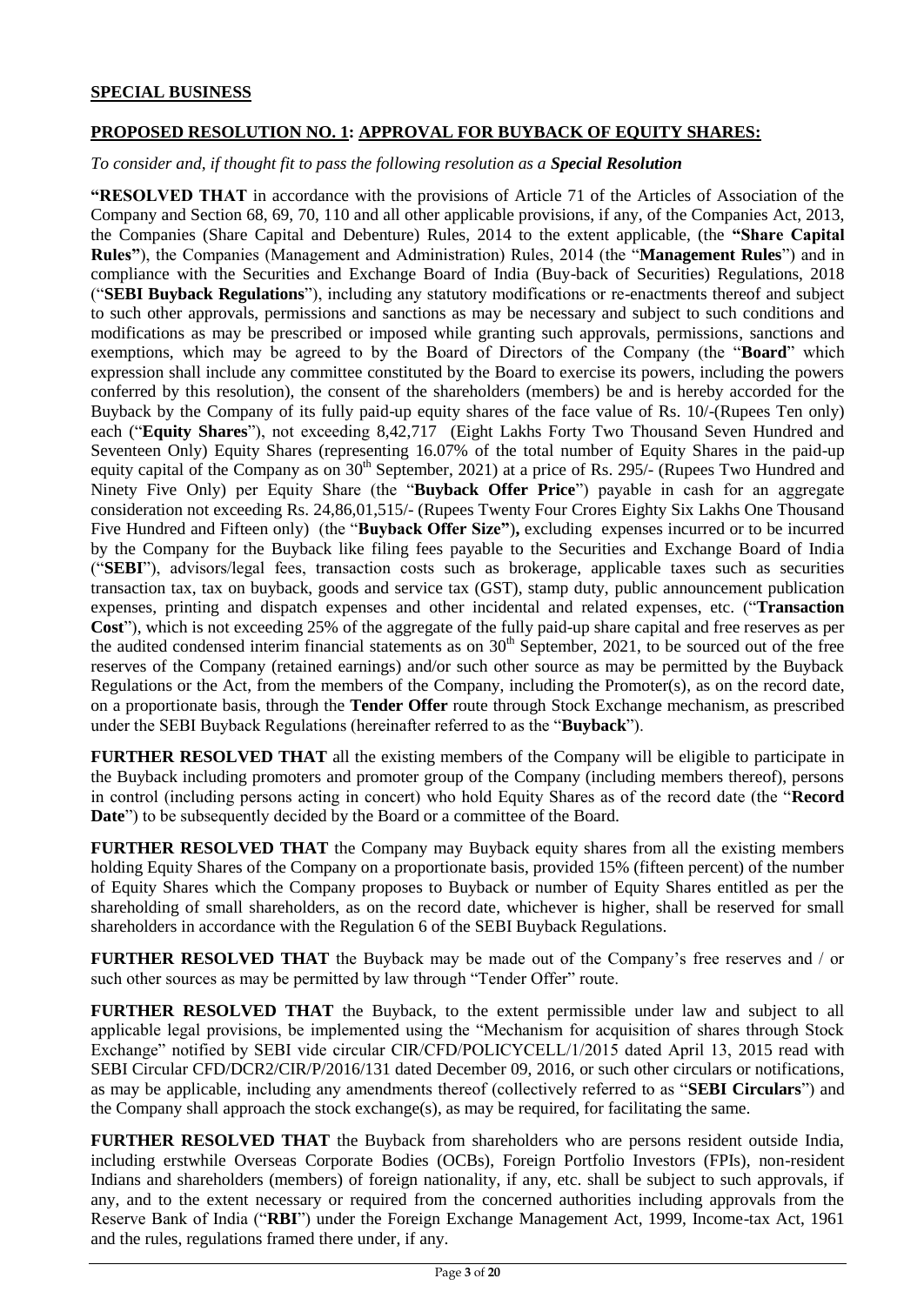**FURTHER RESOLVED THAT** the Buyback would be subject to the condition of maintaining minimum public shareholding requirements as specified in Regulation 38 of the Listing Regulations and under the Securities Contracts (Regulation) Rules, 1957, as amended.

**FURTHER RESOLVED THAT** in terms of Regulation 24(iii) of the SEBI Buyback Regulations, Mrs. Ayushi Mundhra, Company Secretary of the Company be and is hereby appointed as the Compliance Officer for the Buyback and M/s Maheshwari Datamatics Private Limited be and is hereby appointed as the Investor Service Centre and the registrar to the Buyback and for redressing investor grievances

**FURTHER RESOLVED THAT** the Board be and is hereby authorized to delegate all or any of the power(s) conferred hereinabove as it may in its absolute discretion deem fit, to any Director(s) / Officer(s) / Authorized Representative(s) /Committee ("**Buyback Committee**") of the Company in order to give effect to the aforesaid resolution, including but not limited to finalisation of terms of Buyback like record date, entitlement ratio, the time frame for completion of Buyback, appointment/ratification of appointment of Merchant Bankers, Scruitnizer, Registrar and Transfer Agent (R&TA), Escrow Bankers, Brokers, Solicitors, Depository Participants, printers, advertising agencies and other advisors / consultants / intermediaries / agencies, as may be required, for the implementation of the Buyback preparation, finalizing, signing and filing of Public Announcement, the Draft Letter of Offer/ Letter of Offer with the SEBI, the stock exchanges where the equity shares are listed and other appropriate authorities and to make all necessary applications to the appropriate authorities for their approvals including but not limited to approvals as may be required from the SEBI, RBI under the Foreign Exchange Management Act, 1999 and the rules, regulations framed thereunder; and to initiate all necessary actions for preparation and issue of various documents including letter of offer, opening, operation and closure of all necessary accounts including bank accounts as per applicable law, entering into agreements, release of public announcement, filing of declaration of solvency, obtaining all necessary certificates and reports from statutory auditors and other third parties as required under applicable law, extinguishment of dematerialized shares and physical destruction of share certificates in respect of the equity shares bought back by the Company, and such other undertakings, agreements, papers, documents and correspondence, under the Common Seal of the Company, as may be required to be filed in connection with the Buyback with the SEBI, RBI, BSE Limited ("**BSE**"), The Calcutta Stock Exchange Limited ("**CSE**"), Registrar of Companies, Depositories and / or other regulators and statutory authorities as may be required from time to time.

**FURTHER RESOLVED THAT** nothing contained herein shall confer any right on the part of any shareholders (members) to offer and/or any obligation on the part of the Company or the Board or Buyback Committee to Buyback any shares, and/or impair any power of the Company or the Board or Buyback Committee to terminate any process in relation to such Buyback, if so permissible by law.

**FURTHER RESOLVED THAT** for the purpose of giving effect to this resolution, the Board or the Buyback Committee be and is hereby authorized on behalf of the Company to accept and make any alteration(s), modification(s) to the terms and conditions as it may deem necessary, concerning any aspect of the Buyback, in accordance with the statutory requirements as well as to give such directions as may be necessary or desirable, to settle any questions, difficulties or doubts that may arise and generally, to do all acts, deeds, matters and things as the Board and/or Buyback Committee may, in its absolute discretion deem necessary, expedient, usual or proper in relation to or in connection with or for matters consequential to the Buyback without seeking any further consent or approval of the Members or otherwise to the end and intent that they shall be deemed to have given their approval thereto expressly by the authority of this resolution**."**

By the Order of the Board For **James Warren Tea Limited** Sd/- **Ayushi Mundhra Place: Kolkata Company Secretary**

**Date: November 29, 2021**

**Registered Office: Dhoedaam Tea Estate, P.O. Borahapjan, Tinsukia, Assam 786150 CIN: L15491AS2009PLC009345 Tel: 033 4034 1000 E-mail: sec@jwtl.in**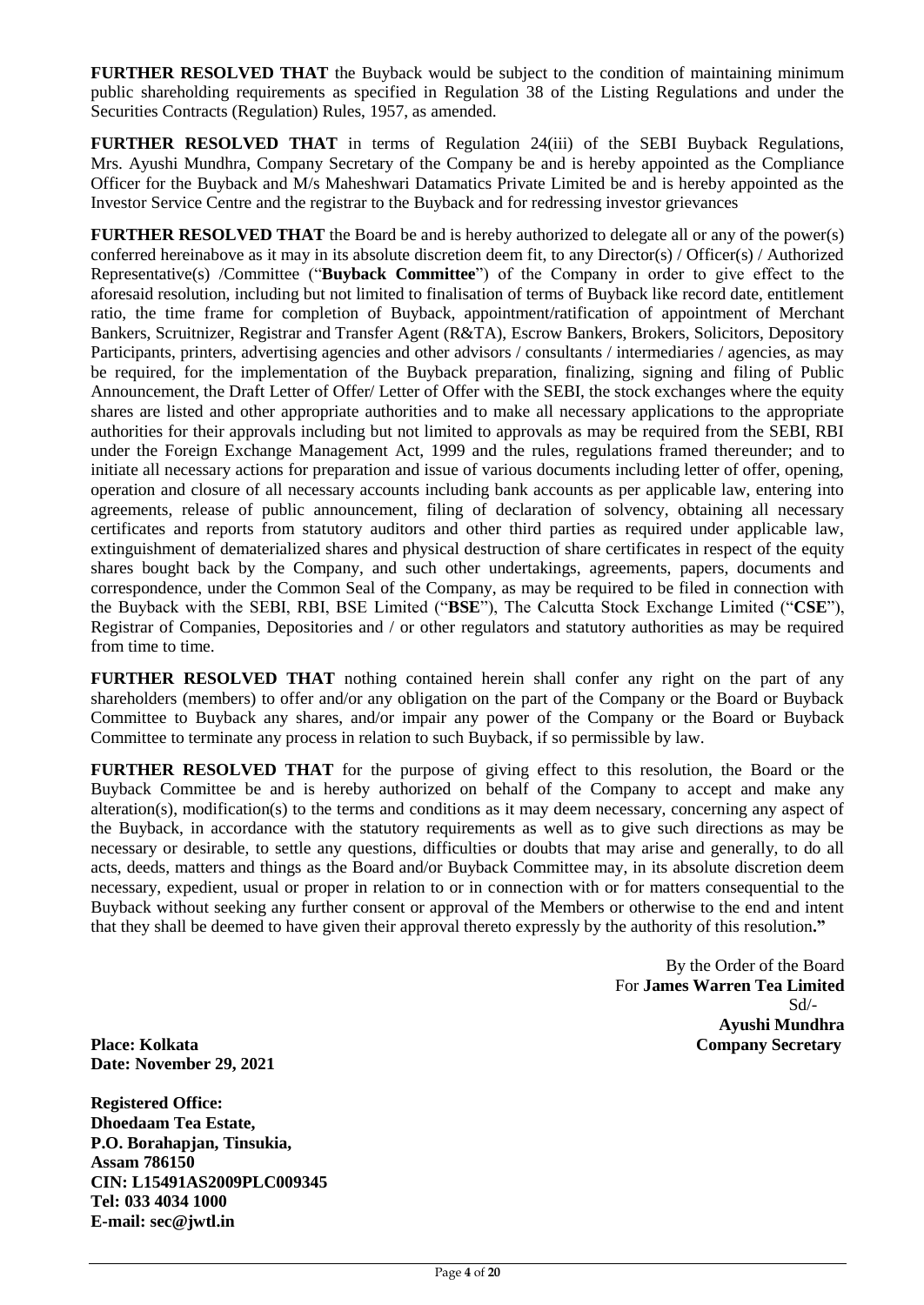# **NOTES:**

- 1. Explanatory Statement setting out all the material facts concerning the proposed business and reasons thereof pursuant to Section 102 and 110 of the Companies Act, 2013 are annexed to this Notice. It also contains all the disclosures as specified in the Schedule I to the Securities and Exchange Board of India (Buyback of Securities) Regulations, 2018 as amended.
- 2. Resolutions passed by the Members through Postal Ballot are deemed to have been passed as if it has been passed at a general meeting by the Members on  $30<sup>th</sup>$  December, 2021.
- 3. As per Section 110 of the Act read with Rule 22 of the Companies (Management & Administration) Rules, 2014 and Regulation 44 of the Securities and Exchange Board of India (Listing Obligations and Disclosure Requirements) Regulations, 2015, the Postal Ballot Notice will be sent to all the Members of the Company whose names appear on the Register of Members of the Company or of the Beneficial owners maintained by the National Securities Depository Limited (NSDL) & Central Depository Services (India) Limited (CDSL) as on  $26<sup>th</sup>$  November, 2021. Members may note that this Notice, the Auditors Report dated  $29<sup>th</sup>$  November, 2021 and the audited condensed interim financial statements of the Company as on September 30, 2021 will be available on the Company's website: www.jameswarrentea.com and on the website of CDSL: [www.evotingindia.com.](http://www.evotingindia.com/)
- 4. Voting rights will be reckoned on the paid-up value of shares registered in the name of the Members on 26<sup>th</sup> November, 2021 (Cut-off date). Only those Members whose names are recorded in the Register of Members of the Company or in the Register of Beneficial Owners maintained by the Depositories as on the Cut-off date will be entitled to cast their votes by e-voting.
- 5. The Company has appointed Mr. Santosh Kumar Tibrewalla, Practicing Company Secretary (Membership No. FCS. 3811, C.P No 3982) as the Scrutinizer for conducting the postal ballot process (including e-voting) in a fair and transparent manner.
- 6. The Company has designated Mrs. Ayushi Mundhra, Company Secretary of the Company as the person responsible for the entire voting process.
- 7. A member desiring to exercise vote by e-voting is requested to carefully read the instructions in this Notice before exercising their vote.
- 8. The voting through e-voting facility shall commence from 9.00 a.m. on Wednesday, 1<sup>st</sup> December, 2021 and shall end at 5.00 p.m. on Thursday, 30<sup>th</sup> December, 2021. Therefore, the Shareholders are requested to cast their votes within the aforesaid period.
- 9. The Scrutinizer will submit their report to the Chairman of the Company or in his absence, any person authorized by him after the completion of the scrutiny of e-voting data provided by CDSL. The results of the Postal Ballot/E-voting shall be announced by the Chairman of the Company or in his absence, any person authorized by him, within 2 (two) working days from the last date of e- voting
- 10. The result of the Postal Ballot along with the scrutinizer"s report will be placed on the website of the Company at www.jameswarrentea.com and CDSL at [www.cdslindia.com](http://www.cdslindia.com/) immediately after the result is declared. The Company shall simultaneously forward results to BSE Limited and The Calcutta Stock Exchange Ltd. where the shares of the Company are listed.
- 11. The documents referred to in the accompanying Explanatory Statement is open for inspection in electronic or physical form at the Registered Office and also at the Corporate Office of the Company at Aspirations Vintage, 12, Pretoria Street, Kolkata – 700071 between 10.00 a.m. to 12.00 noon on any working day excluding Saturday & Sunday till the last date for e-voting i.e.  $30<sup>th</sup>$  December, 2021.
- 12. Contact details of the person responsible to address the queries/grievances connected with the voting by Postal Ballot i.e. voting by electronic means are as under:-

Mrs. Ayushi Mundhra, Company Secretary, James Warren Tea Limited, Aspirations Vintage, 12 Pretoria Street, Kolkata - 700 071; Tel. No.: +91 033 4034 1000; Fax: +91 033 4034 1015, email: [sec@jwtl.in;](mailto:sec@jwtl.in) or Mr. S, Rajagopal, Vice President, Registrar & Share Transfer Agent, M/s. Maheshwari Datamatics Pvt. Ltd, 23, R.N. Mukherjee Road 5<sup>th</sup> Floor, Kolkata 700001, Tel: +91 33 2243 5029/5809; Email: [mdpldc@yahoo.com.](mailto:mdpldc@yahoo.com)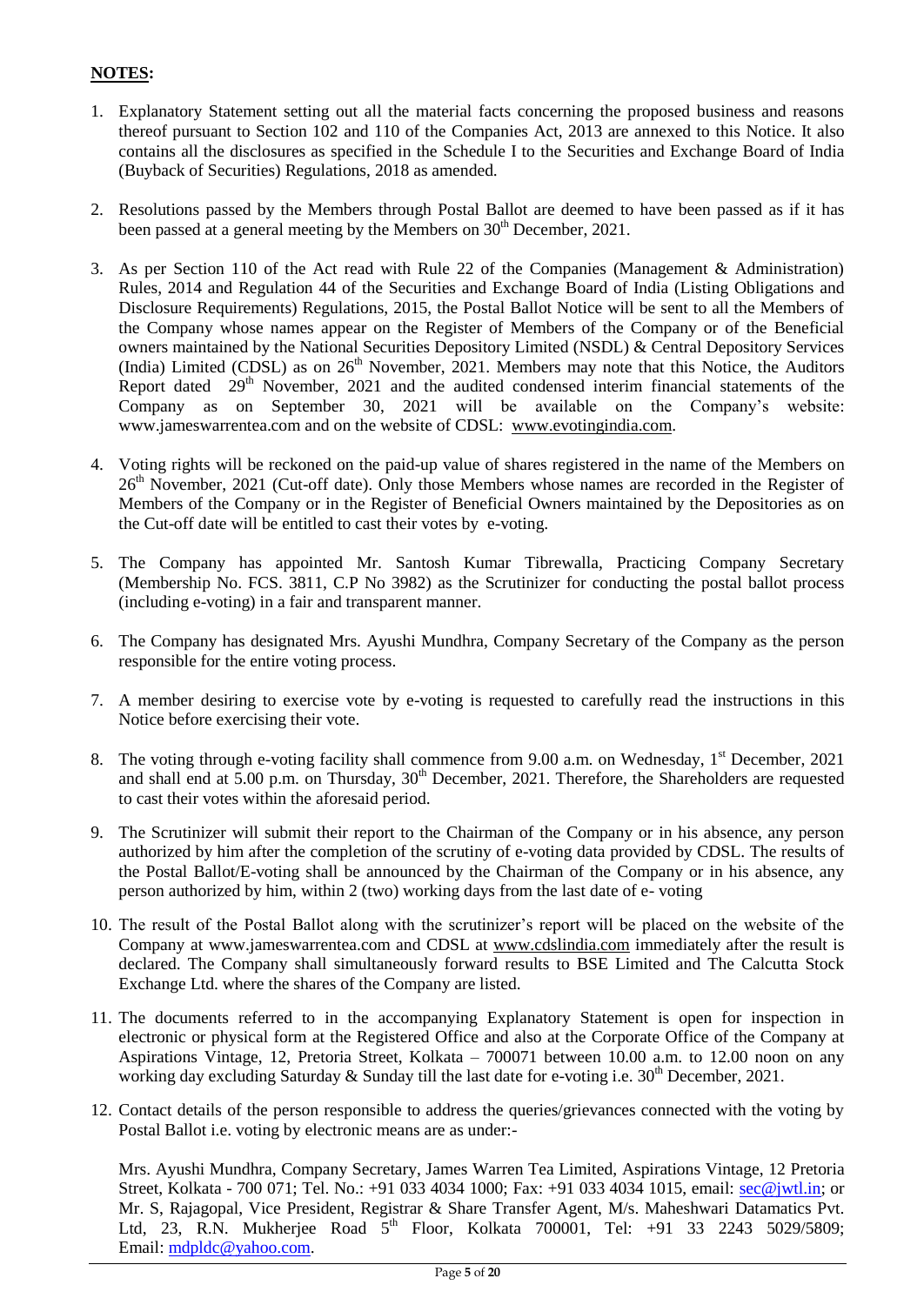## 13. **Voting Through Electronic Means**

## **I. The instructions for shareholders voting electronically are as under:**

- (i) The voting through electronic means will commence on Wednesday,  $1<sup>st</sup>$  December, 2021 at 9:00 a.m. (IST) and will end on Thursday,  $30<sup>th</sup>$  December, 2021 at 5.00 p.m. (IST). The Members will not be able to cast their vote electronically beyond the date and time mentioned above and the evoting module shall be disabled by CDSL for voting thereafter. The Shareholders as on the cut-off date  $26<sup>th</sup>$  November, 2021 may cast their vote.
- (ii) Pursuant to SEBI Circular No.: SEBI/HO/CFD/CMD/CIR/P/2020/242 dated 09.12.2020, under Regulation 44 of Listing Regulations, listed entities are required to provide remote e-voting facility to its shareholders, in respect of all shareholders" resolutions. However, it has been observed that the participation by the public non-institutional shareholders/retail shareholders is at a negligible level.

Currently, there are multiple e-voting service providers (ESPs) providing e-voting facility to listed entities in India. This necessitates registration on various ESPs and maintenance of multiple user IDs and passwords by the shareholders. In order to increase the efficiency of the voting process, pursuant to a public consultation, it has been decided to enable e-voting to all the demat account holders, by way of a single login credential, through their demat accounts/ websites of Depositories/ Depository Participants. Demat account holders would be able to cast their vote without having to register again with the ESPs, thereby, not only facilitating seamless authentication but also enhancing ease and convenience of participating in e-voting process.

(iii) In terms of SEBI Circulars, Individual shareholders holding securities in demat mode are allowed to vote through their demat account maintained with Depositories and Depository Participants. Shareholders are advised to update their mobile number and email Id in their demat accounts in order to access e-voting facility.

Pursuant to SEBI Circular, Login method for e-voting and joining virtual meetings for Individual shareholders holding securities in Demat mode is given below:

| <b>Type of shareholders</b>                                                               | <b>Login Method</b>                                                                                                                                                                                                                                                                                                                                                                                                                                                                                                                                                                                                                                                                          |
|-------------------------------------------------------------------------------------------|----------------------------------------------------------------------------------------------------------------------------------------------------------------------------------------------------------------------------------------------------------------------------------------------------------------------------------------------------------------------------------------------------------------------------------------------------------------------------------------------------------------------------------------------------------------------------------------------------------------------------------------------------------------------------------------------|
|                                                                                           |                                                                                                                                                                                                                                                                                                                                                                                                                                                                                                                                                                                                                                                                                              |
| <b>Individual Shareholders</b><br>holding securities in<br>Demat mode with<br><b>CDSL</b> | Users who have opted for CDSL Easi / Easiest facility, can login<br>1)<br>through their existing user id and password. Option will be made<br>available to reach e-voting page without any further authentication.<br>URL<br>for<br>login to Easi<br>Easiest is<br>The<br>users<br>$\sqrt{2}$<br>to<br>https://web.cdslindia.com/myeasi/home/login<br>visit<br><sub>or</sub><br>www.cdslindia.com and click on Login icon and select New<br>System Myeasi.                                                                                                                                                                                                                                   |
|                                                                                           | 2)<br>After successful login the Easi / Easiest, user will be able to see the<br>e-voting option for eligible companies where the e-voting is in<br>progress as per the information provided by company. On clicking<br>the e-voting option, the user will be able to see e-voting page of the<br>e-voting service provider for casting your vote during the remote<br>e-voting period or joining virtual meeting & voting during the<br>meeting. Additionally, there is also links provided to access the<br>of<br>all<br>e-voting<br>Service<br>Providers<br>i.e.<br>system<br>CDSL/NSDL/KARVY/LINKINTIME, so that the user can visit the<br>e-voting service providers' website directly. |
|                                                                                           | 3)<br>If the user is not registered for Easi/Easiest, option to register is<br>available at<br>https://web.cdslindia.com/myeasi/Registration/EasiRegistration                                                                                                                                                                                                                                                                                                                                                                                                                                                                                                                                |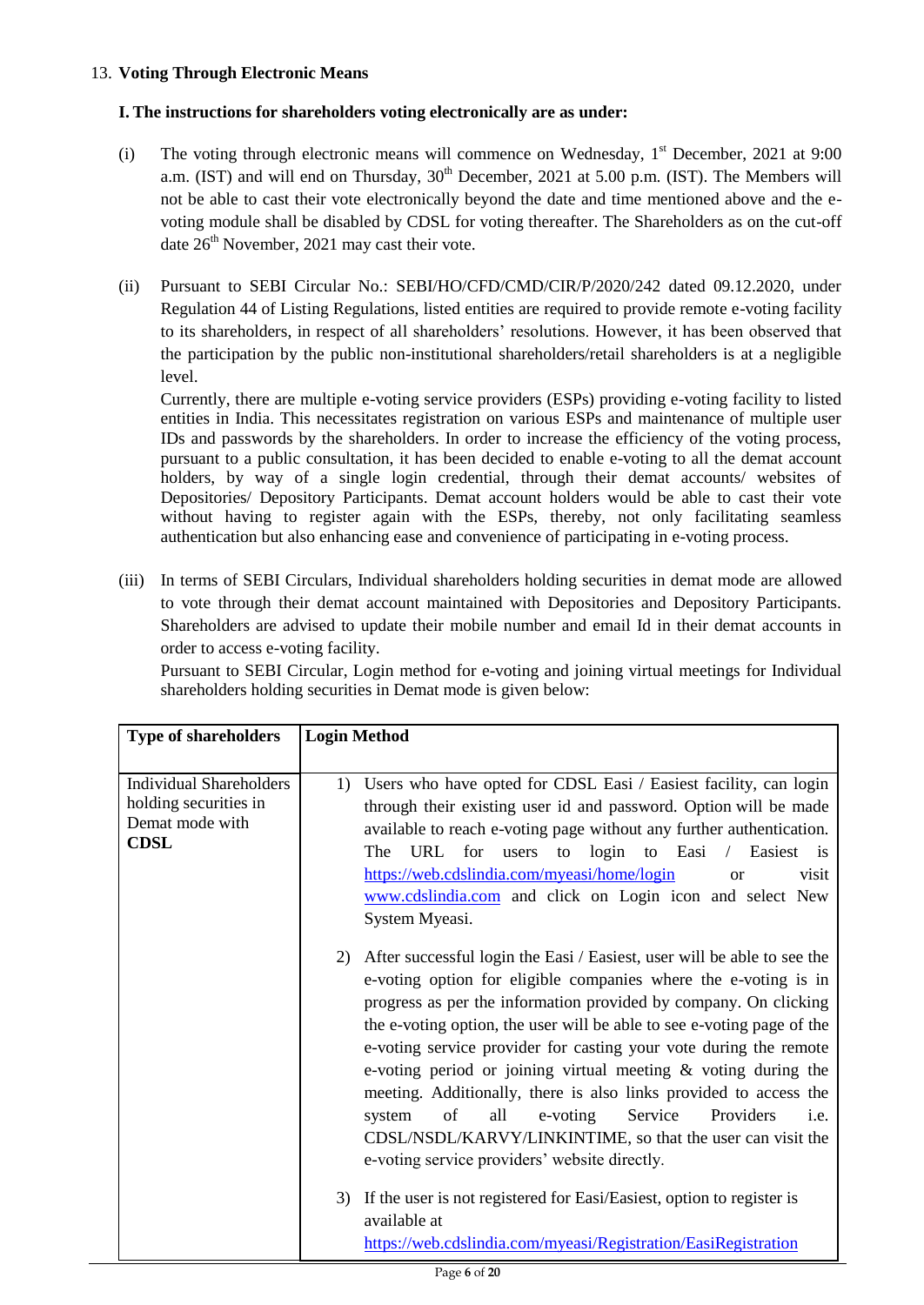|                                                                                                                                                     | 4) | Alternatively, the user can directly access e-voting page by<br>providing Demat Account Number and PAN No. from an e-voting<br>link available on www.cdslindia.com home page. The system will<br>authenticate the user by sending OTP on registered Mobile & Email<br>as recorded in the Demat Account. After successful authentication,<br>user will be able to see the e-voting option where the evoting is in<br>progress and also able to directly access the system of all e-voting<br>Service Providers.                                                                                                                                                                                                                                                                                                                                                                                                                                                                                                                                                                                                                        |
|-----------------------------------------------------------------------------------------------------------------------------------------------------|----|---------------------------------------------------------------------------------------------------------------------------------------------------------------------------------------------------------------------------------------------------------------------------------------------------------------------------------------------------------------------------------------------------------------------------------------------------------------------------------------------------------------------------------------------------------------------------------------------------------------------------------------------------------------------------------------------------------------------------------------------------------------------------------------------------------------------------------------------------------------------------------------------------------------------------------------------------------------------------------------------------------------------------------------------------------------------------------------------------------------------------------------|
| <b>Individual Shareholders</b><br>holding securities in<br>demat mode with<br><b>NSDL</b>                                                           |    | 1) If you are already registered for NSDL IDeAS facility, please visit<br>the e-Services website of NSDL. Open web browser by typing the<br>following URL: https://eservices.nsdl.com either on a Personal<br>Computer or on a mobile. Once the home page of e-Services is<br>launched, click on the "Beneficial Owner" icon under "Login"<br>which is available under 'IDeAS' section. A new screen will open.<br>You will have to enter your User ID and Password. After successful<br>authentication, you will be able to see e-voting services. Click on<br>"Access to e-voting" under e-voting services and you will be able<br>to see e-voting page. Click on company name or e-voting service<br>provider name and you will be re-directed to e-voting service<br>provider website for casting your vote during the remote e-voting<br>period or joining virtual meeting $\&$ voting during the meeting.<br>2) If the user is not registered for IDeAS e-Services, option to register<br>is available at https://eservices.nsdl.com. Select "Register Online<br><b>IDeAS</b><br>"Portal<br>click<br>for<br><sub>or</sub><br>at |
|                                                                                                                                                     |    | https://eservices.nsdl.com/SecureWeb/IdeasDirectReg.jsp<br>3) Visit the e-voting website of NSDL. Open web browser by typing<br>the following URL: https://www.evoting.nsdl.com/ either on a<br>Personal Computer or on a mobile. Once the home page of<br>e-voting system is launched, click on the icon "Login" which is<br>available under 'Shareholder/Member' section. A new screen will<br>open. You will have to enter your User ID (i.e. your sixteen digit<br>demat account number hold with NSDL), Password/OTP and a<br>Verification Code as shown on the screen. After successful<br>authentication, you will be redirected to NSDL Depository site<br>wherein you can see e-voting page. Click on company name or<br>e-voting service provider name and you will be redirected to<br>e-voting service provider website for casting your vote during the<br>remote e-voting period or joining virtual meeting & voting during<br>the meeting                                                                                                                                                                              |
| <b>Individual Shareholders</b><br>(holding securities in<br>demat<br>mode)<br>login<br>through<br>their<br><b>Depository</b><br><b>Participants</b> |    | You can also login using the login credentials of your demat<br>account through your Depository Participant registered with<br>NSDL/CDSL for e-voting facility. After Successful login, you will<br>be able to see e-voting option. Once you click on e-voting option,<br>you will be redirected to NSDL/CDSL Depository site after<br>successful authentication, wherein you can see e-voting feature.<br>Click on company name or e-voting service provider name and you<br>will be redirected to e-voting service provider website for casting<br>your vote during the remote e-voting period or joining virtual<br>meeting $\&$ voting during the meeting.                                                                                                                                                                                                                                                                                                                                                                                                                                                                        |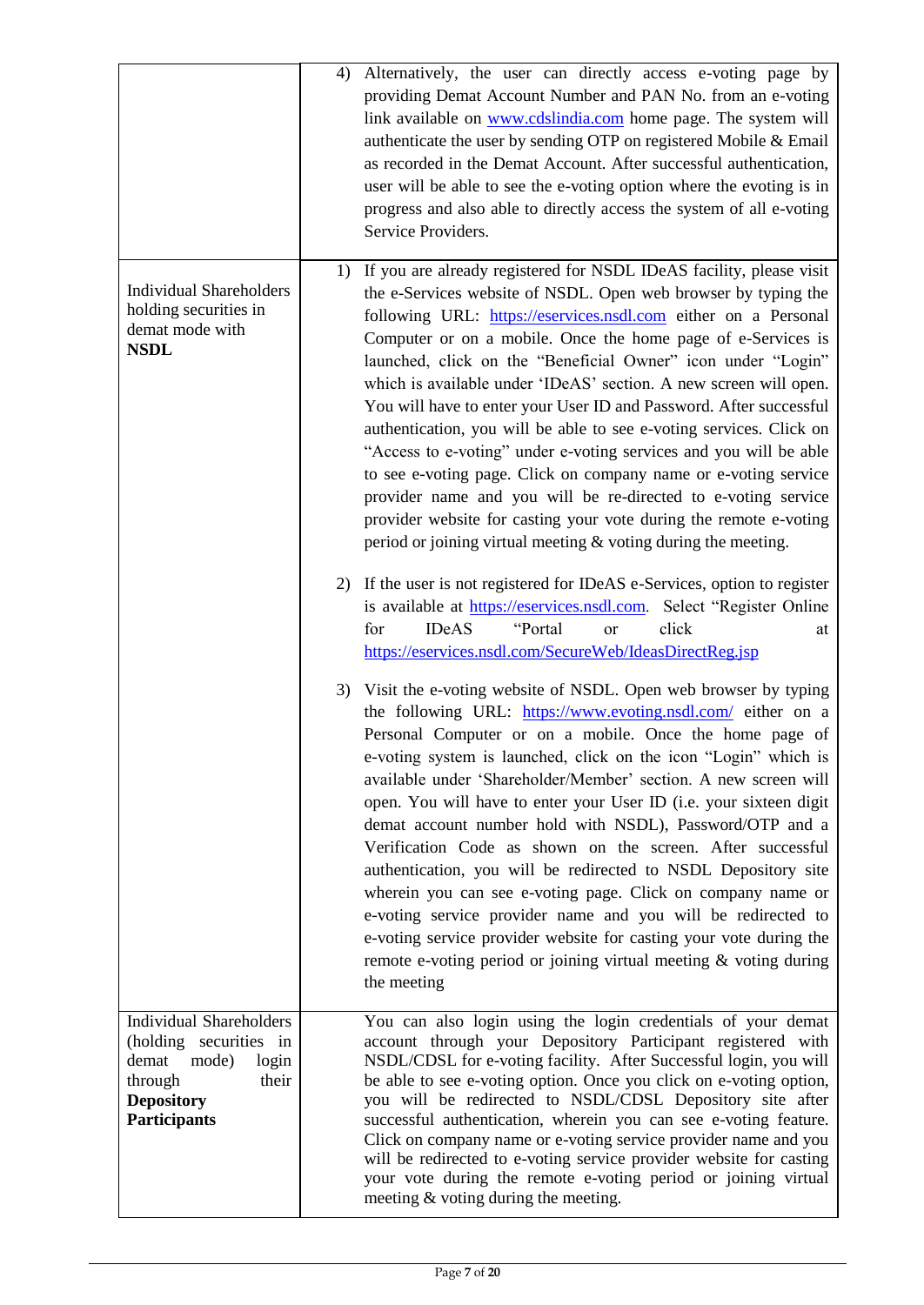Important note: Members who are unable to retrieve User ID/ Password are advised to use Forget User ID and Forget Password option available at abovementioned website.

Helpdesk for Individual Shareholders holding securities in demat mode for any technical issues related to login through Depository i.e. CDSL and NSDL

| Login type                                                                      | <b>Helpdesk details</b>                                                                                                                                                              |
|---------------------------------------------------------------------------------|--------------------------------------------------------------------------------------------------------------------------------------------------------------------------------------|
| Individual Shareholders holding<br>securities in Demat mode with<br><b>CDSL</b> | Members facing any technical issue in login can contact CDSL<br>helpdesk by sending a request at<br>helpdesk.evoting@cdslindia.com or contact at 022-23058738<br>and 22-23058542-43. |
| Individual Shareholders holding<br>securities in Demat mode with<br><b>NSDL</b> | Members facing any technical issue in login can contact NSDL<br>helpdesk by sending a request at evoting@nsdl.co.in or call at<br>toll free no.: 1800 1020 990 and 1800 22 44 30     |

# (iv) **Login method for e-voting and joining virtual meeting for shareholders other than individual shareholders holding in Demat form & physical shareholders**

- *1)* Log on to the e-voting website [www.evotingindia.com](http://www.evotingindia.com/) during the voting period.
- *2)* Click on "Shareholders" tab.
- *3)* After that enter your user ID;

For CDSL: 16 digits beneficiary ID;

For NSDL; 8 Character DP ID followed by 8 Digits Client ID; and

Members holding shares in Physical Form should enter Folio Number registered with the Company.

- *4)* Next enter the image verification as displayed and click Login.
- *5)* If you are holding shares in demat form and had logged on to www.evotingindia.com and voted on an earlier voting of any Company, then your existing password is to be used.
- *6)* If you are a first time user follow the steps given below:

|                             | For Members holding shares in Demat Form other than individual and<br><b>Physical Form</b>                                                                                                                                                                                                                                                              |
|-----------------------------|---------------------------------------------------------------------------------------------------------------------------------------------------------------------------------------------------------------------------------------------------------------------------------------------------------------------------------------------------------|
| <b>PAN</b>                  | Enter your 10 digit alpha-numeric *PAN issued by Income Tax Department<br>(Applicable for both demat shareholders as well as physical shareholders)<br>Members who have not updated their PAN with the Company/Depository<br>Participant are requested to use the sequence number sent by Company/RTA or<br>contact Company/RTA.                        |
| Dividend<br>Bank<br>Details | Enter the Dividend Bank Details or Date of Birth (in dd/mm/yyyy format) as<br>recorded in your demat account or in the company records in order to login.<br>If both the details are not recorded with the depository or company please enter the<br>member id / folio number in the Dividend Bank details field as mentioned in<br>instruction $(v)$ . |

- (v) After entering these details appropriately, click on "SUBMIT" tab.
- (vi) Shareholders holding shares in physical form will then directly reach the Company selection screen. However, shareholders holding shares in demat form will now reach "Password Creation" menu wherein they are required to mandatorily enter their login password in the new password field. Kindly note that this password is to be also used by the demat holders for voting for resolutions of any other company on which they are eligible to vote, provided that company opts for e-voting through CDSL platform. It is strongly recommended not to share your password with any other person and take utmost care to keep your password confidential.
- (vii) For shareholders holding shares in physical form, the details can be used only for e-voting on the resolutions contained in this Notice.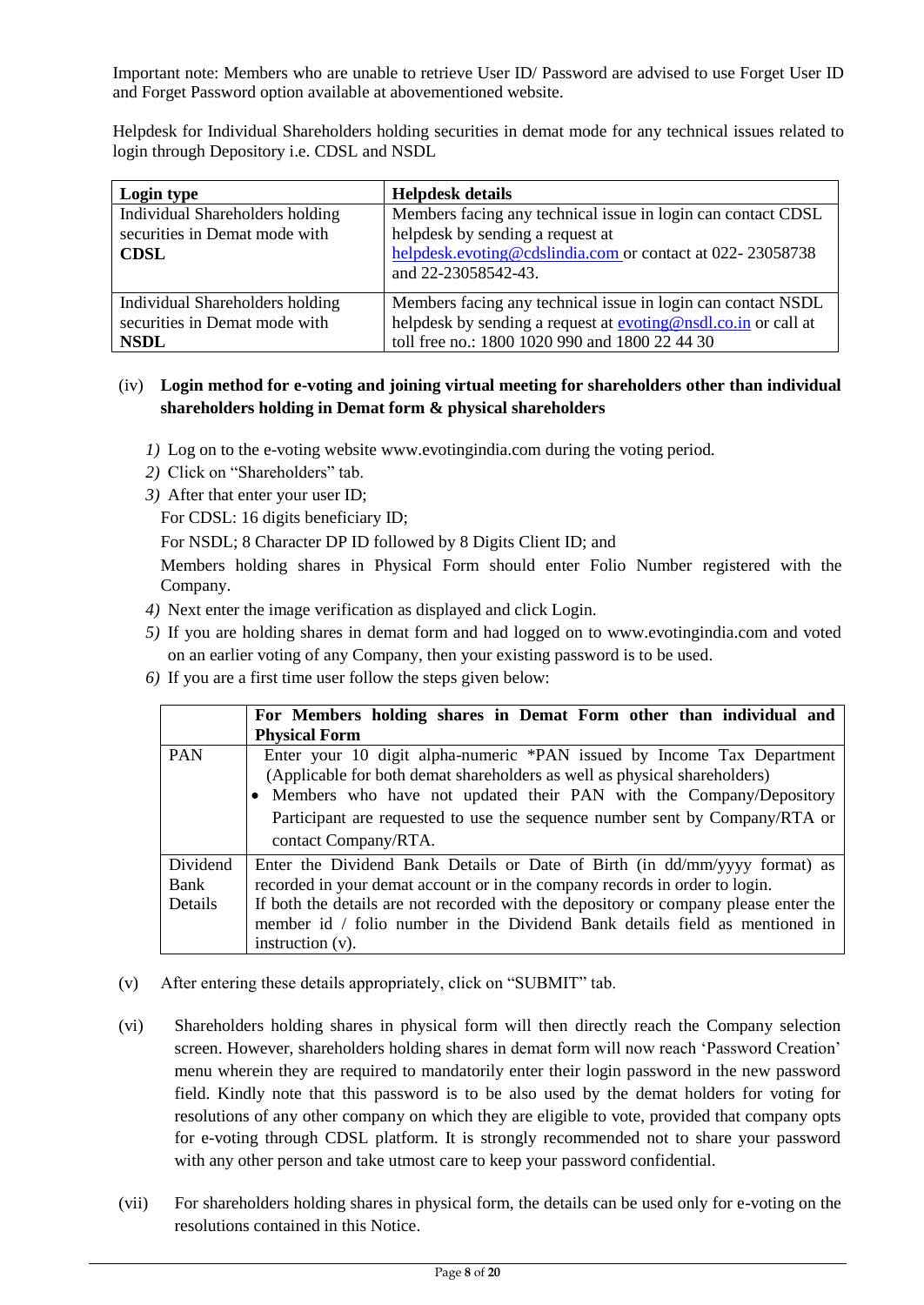- (viii) Click on the EVSN for the relevant <JAMES WARREN TEA LIMITED> on which you choose to vote.
- (ix) On the voting page, you will see "RESOLUTION DESCRIPTION" and against the same the option "YES/NO" for voting. Select the option YES or NO as desired. The option YES implies that you assent to the Resolution and option NO implies that you dissent to the Resolution.
- (x) Click on the "RESOLUTIONS FILE LINK" if you wish to view the entire Resolution details.
- (xi) After selecting the resolution you have decided to vote on, click on "SUBMIT". A confirmation box will be displayed. If you wish to confirm your vote, click on "OK", else to change your vote, click on "CANCEL" and accordingly modify your vote.
- (xii) Once you "CONFIRM" your vote on the resolution, you will not be allowed to modify your vote.
- (xiii) You can also take a print of the votes cast by clicking on "Click here to print" option on the Voting page.
- (xiv) If a demat account holder has forgotten the login password then Enter the User ID and the image verification code and click on Forgot Password & enter the details as prompted by the system.

# **II. PROCESS FOR THOSE SHAREHOLDERS WHOSE EMAIL ADDRESSES ARE NOT REGISTERED WITH THE DEPOSITORIES FOR OBTAINING LOGIN CREDENTIALS FOR E-VOTING FOR THE RESOLUTIONS PROPOSED IN THIS NOTICE:**

- (i) For Physical shareholders- please provide necessary details like Folio No., Name of shareholder, scanned copy of the share certificate (front and back), PAN (self-attested scanned copy of PAN card), AADHAR (self-attested scanned copy of Aadhar Card) by email to Company at [sec@jwtl.in](mailto:sec@jwtl.in) or to R&TA at mdpldc@yahoo.com.
- (ii) For Demat shareholders Please update your email id & mobile no. with your respective Depository Participant (DP)
- (iii) For Individual Demat shareholders Please update your email id & mobile no. with your respective Depository Participant (DP) which is mandatory while e-voting & joining virtual meetings through Depository.

#### **III. Additional Facility for Non – Individual Shareholders and Custodians**

- (i) Non-Individual shareholders (i.e. other than Individuals, HUF, NRI etc.) and Custodians are required to log on to [www.evotingindia.com](http://www.evotingindia.com/) and register themselves in the "Corporates" module.
- (ii) A scanned copy of the Registration Form bearing the stamp and sign of the entity should be emailed to [helpdesk.evoting@cdslindia.com.](mailto:helpdesk.evoting@cdslindia.com)
- (iii) After receiving the login details a Compliance User should be created using the admin login and password. The Compliance User would be able to link the account(s) for which they wish to vote on.
- (iv) The list of accounts linked in the login should be mailed to [helpdesk.evoting@cdslindia.com](mailto:helpdesk.evoting@cdslindia.com) and on approval of the accounts they would be able to cast their vote.
- (v) A scanned copy of the Board Resolution and Power of Attorney (POA) which they have issued in favour of the Custodian, if any, should be uploaded in PDF format in the system for the scrutinizer to verify the same.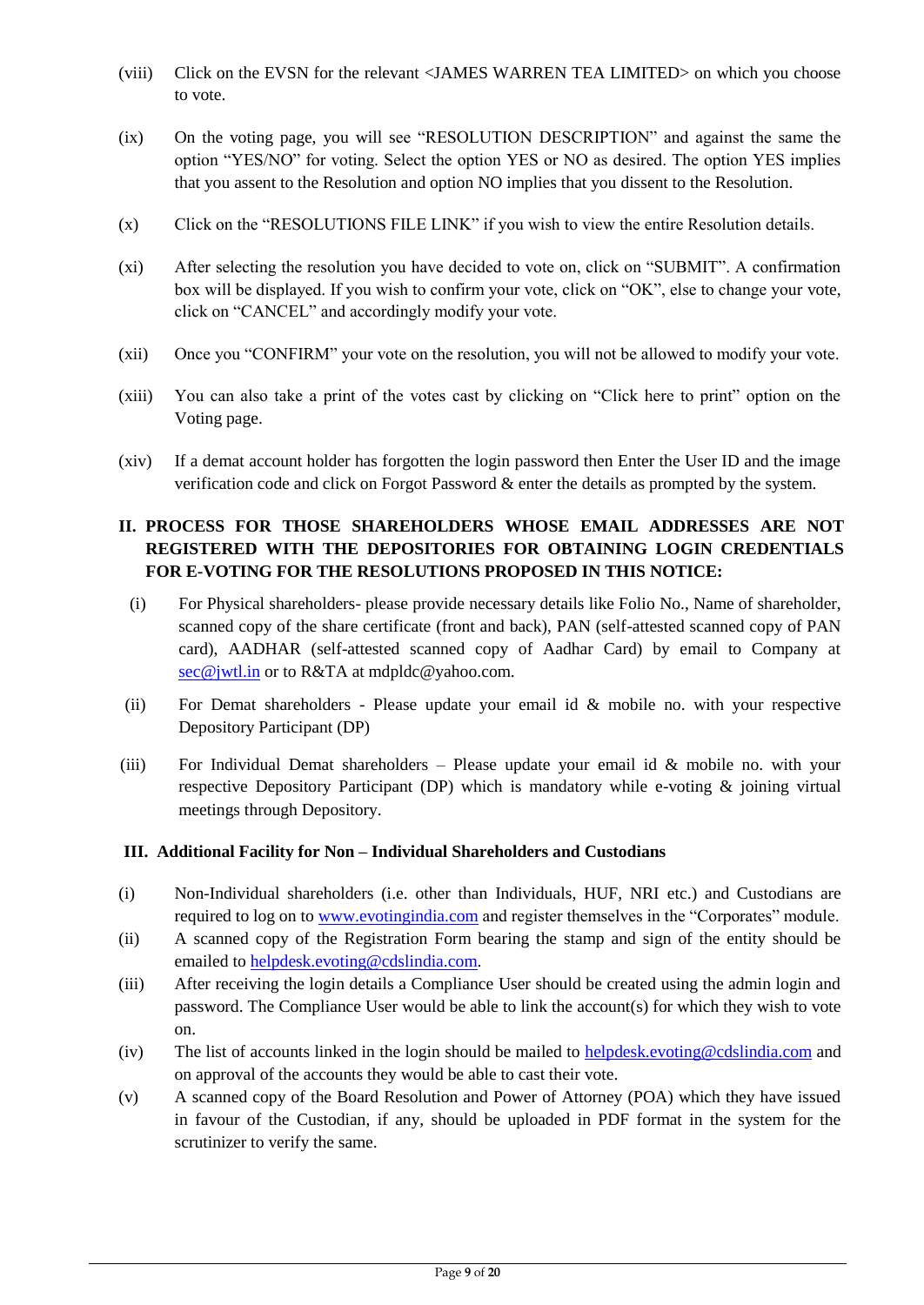- (vi) Alternatively Non-Individual shareholders are required to send the relevant Board Resolution/ Authority letter etc. together with attested specimen signature of the duly authorized signatory who are authorized to vote, to the Scrutinizer and to the Company at the email address viz;  $\sec\omega$  jwtl.in, if they have voted from individual tab & not uploaded same in the CDSL e-voting system for the scrutinizer to verify the same.
- 14. Institutional Members / Bodies Corporate (i.e. other than individuals, HUF, NRI etc.) are required to send scanned copy (PDF/JPG Format) of the relevant Board Resolution / Authority letter etc. together with attested specimen signature of the duly authorized signatory(ies) who are authorized to vote through email at [santibrewalla@gmail.com](mailto:santibrewalla@gmail.com) with a copy mark to [helpdesk.evoting@cdslindia.com](mailto:helpdesk.evoting@cdslindia.com) on or before 30th December, 2021 upto 5.00 p.m. without which the vote shall not be treated as valid.

# **EXPLANATORY STATEMENT TO SPECIAL BUSINESS**

*(Pursuant to Section 102 of the Companies Act, 2013)*

### **Item No. 1**

The Board of Directors of the Company at its meeting held on November 29, 2021 ("**Board Meeting**") has, subject to the approval of the shareholders of the Company by way of special resolution through e-voting and subject to such approvals of statutory, regulatory or governmental authorities as may be required under applicable laws, approved buyback of fully paid-up Equity Shares of the Company of face value of Rs. 10/- (Rupees Ten only) each ("**Equity Shares**") up to 8,42,717 (Eight Lakhs Forty Two Thousand Seven Hundred and Seventeen Only) Equity Shares on a proportionate basis through the tender offer route under the Stock Exchange mechanism in accordance with the Companies Act, 2013 ("**the Act**") as amended, the Companies (Share Capital and Debentures) Rules, 2014, the Companies (Management and Administration) Rules 2014 (**"Rules"**)**,** to the extent applicable, the Securities and Exchange Board of India (Buyback of Securities) Regulations, 2018 ("**SEBI Buyback Regulations**"), as amended from time to time, read with Securities and Exchange Board of India Circular CIR/CFD/POLICYCELL/1/2015 dated April 13, 2015 read with Circular CFD/DCR2/CIR/P/2016/131 dated December 9, 2016, including any amendments or statutory modifications for the time being in force, ("**SEBI Circular**"), at a price of Rs 295/- (Rupees Two Hundred and Ninety Five Only) per Equity Share (the "**Buyback Offer Price**") payable in cash for an aggregate consideration not exceeding Rs 24,86,01,515/- (Rupees Twenty Four Crores Eighty Six Lakhs One Thousand Five Hundred and Fifteen only) ("**Buyback Offer Size**") (excluding Company"s expenses incurred or to be incurred for the Buyback like filing fees payable to the Securities and Exchange Board of India ("**SEBI**"), advisors/legal fees, transaction costs such as brokerage, securities transaction tax, buyback tax, goods and service tax (GST), stamp duty, public announcement, publication expenses, printing and dispatch expenses and other incidental and related expenses, etc. ("**Transaction Cost**"). The Buyback shall be within 25% of the aggregate of paidup capital and free reserves of the Company as per the audited condensed interim financial statements of the Company as on 30<sup>th</sup> September, 2021 (the latest audited balance sheet available as on the date of Board Meeting recommending the proposal of the Buyback). The Buyback Offer Size of the Buyback constitutes 23.97% of the aggregate of the paid-up equity share capital and free reserves of the Company as per audited condensed interim financial statements and the number of shares proposed to be bought back represents 16.07% of the total issued and paid-up equity share capital of the Company.

Since the Buyback constitutes more than 10% of the total paid-up equity capital and free reserves of the Company, in terms of Section 68(2) (b) of the Act, it is necessary to obtain the consent of the shareholders of the Company, for the Buyback by way of a special resolution. Accordingly, the Company is seeking your consent for the aforesaid proposal as contained in the resolution appended to this Notice. Certain figures contained in this Notice, including financial information, have been subject to rounding-off adjustments. All decimals have been rounded off to two decimal points. In certain instances, (i) the sum or percentage change of such numbers may not conform exactly to the total figure given; and (ii) the sum of the numbers in a column or row in certain tables may not conform exactly to the total figure given for that column or row.

### **Requisite details and material information relating to the Buyback are given below:**

**(a) Date of the Board meeting at which the proposal for buyback was approved by the Board of Directors of the Company:** November 29, 2021.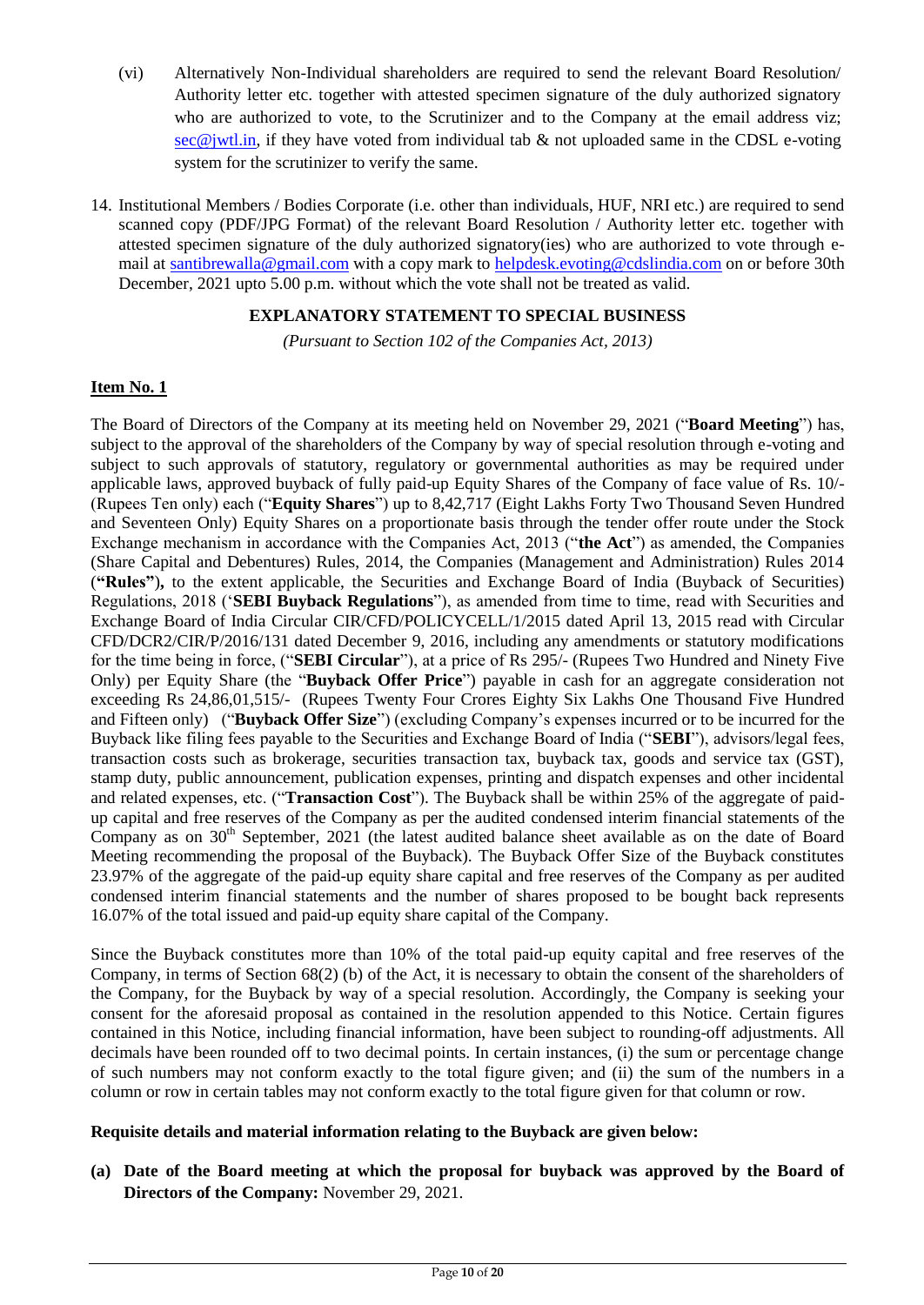## **(b) Necessity for the Buyback:**

Share buyback is the acquisition by a company of its own shares. The Board is of the view that the proposed Buyback will help the Company achieve the following objectives (a) Optimize returns to shareholders; (b) Enhance overall shareholders value and (c) Optimizes the capital structure. The above objectives will be achieved by returning part of surplus cash back to shareholders through the Buyback process. This may lead to reduction in outstanding Equity Shares, improvement in earnings per Equity Share and enhanced return on invested capital. The Buyback will not in any manner impair the ability of the Company to pursue growth opportunities or meet its cash requirements for business operations. The Board at its meeting held on November 29, 2021, considered the accumulated free reserves as well as the cash liquidity reflected in the audited condensed interim financial statements as on  $30<sup>th</sup>$  September, 2021 and considering these, the Board decided to allocate a sum of Rs. 24,86,01,515/- (Rupees Twenty Four Crores Eighty Six Lakhs One Thousand Five Hundred and Fifteen only) excluding the Transaction Costs for distributing to the shareholders holding Equity Shares of the Company through the Buyback.

After considering several factors and benefits to the shareholders holding Equity Shares of the Company, the Board decided to recommend Buyback at a price of Rs 295/- (Rupees Two Hundred and Ninety Five Only) per Equity Share for an aggregate consideration of Rs. 24,86,01,515/- (Rupees Twenty Four Crores Eighty Six Lakhs One Thousand Five Hundred and Fifteen only). Buyback is being undertaken, inter-alia, for the following reasons:

- **(i)** The Buyback will help the Company to return surplus cash to its shareholders holding Equity Shares broadly in proportion to their shareholding, thereby, enhancing the overall return to shareholders;
- **(ii)** The Buyback, which is being implemented through the tender offer route as prescribed under the SEBI Buyback Regulations, would involve allocation of number of shares as per their entitlement or 15% of the number of shares to be bought back whichever is higher, reserved for the small shareholders. The Company believes that this reservation for small shareholders would benefit a large number of public shareholders, who would get classified as "small shareholder" as per Regulation 2(i)(n) of the SEBI Buyback Regulations;
- **(iii)**The Buyback may help in improving return on equity, by reduction in the equity base, thereby leading to long term increase in shareholders' value;
- **(iv)**The Buyback gives an option to the Shareholders holding Equity Shares of the Company, who can choose to participate and get cash in lieu of Equity Shares to be accepted under the Buyback offer or they may choose not to participate and enjoy a resultant increase in their percentage shareholding, post the Buyback offer, without additional investment.

### **(c) Maximum number of securities that the Company proposes to buyback:**

The Company proposes to buyback up to 8,42,717 (Eight Lakhs Forty Two Thousand Seven Hundred and Seventeen Only) fully paid-up Equity Shares of face value of Rs. 10/- (Rupees Ten only) each, representing 16.07% of the number of equity shares in the total paid-up equity capital of the Company.

# **(d) Maximum price atwhichtheEquity Shares are proposed to be bought back and the basis of arriving at the price of the Buyback:**

The Equity Shares of the Company are proposed to be bought back at a price of Rs 295/- (Rupees Two Hundred and Ninety Five Only) per Equity Share ("**Buyback Offer Price**"). The Buyback Offer Price has been arrived at after considering various factors including, but not limited to the trends in the volume weighted average prices of the Equity Shares on the BSE Limited ("**BSE**") where the Equity Shares are traded, the net worth of the Company, price earnings ratio, impact on other financial parameters and the possible impact of Buyback on the earnings per Equity Share. However, the Board and / or Buyback Committee is authorised to determine the specific price, the number of Equity Shares and other related particulars at which the Buyback will be made at the time of the Public Announcement for Buyback to the eligible Members.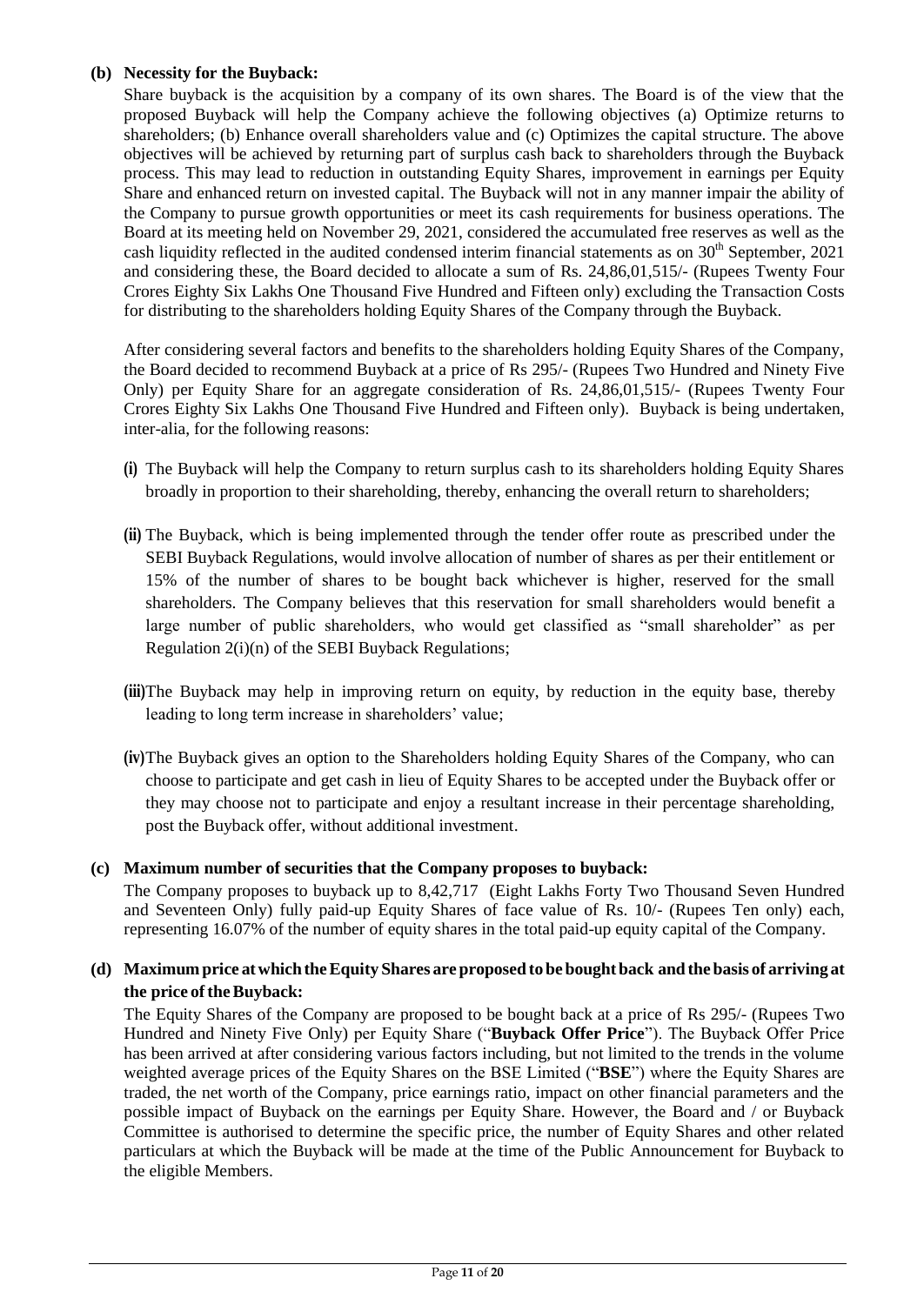The Buyback Offer Price represents:

- **(i)** Premium of 15.47% of the volume weighted average market price of the Equity Shares on BSE, during the three months preceding the date of intimation to the BSE for the Board Meeting to consider the proposal of the Buyback.
- **(ii)** Premium of 41.63% of the volume weighted average market price of the Equity Shares on BSE, for two weeks preceding the date of intimation to the BSE for the Board Meeting to consider the proposal of the Buyback.
- **(iii)** Premium of 32.85% over the closing price of the Equity Shares on the BSE one day prior to the date of intimation of Buyback.
- **(iv)** The closing market price of the equity shares as on date of intimation of the date of board meeting for considering the Buyback to the Stock Exchanges: The closing price as on the date of intimation of the date of board meeting for considering the Buyback at the BSE is Rs. 228.85/-

The Company confirms that as required under Section  $68(2)(d)$  of the Companies Act, the ratio of the aggregate of secured and unsecured debts owed by the Company will be not more than twice the paid-up Equity capital and free reserves after the Buyback.

**(e) Maximum amount required for Buyback, its percentage of the total paid-up capital and free reserves and source of funds from which Buyback would be financed:**

The maximum amount required for Buyback will not exceed Rs. 24,86,01,515/- (Rupees Twenty Four Crores Eighty Six Lakhs One Thousand Five Hundred and Fifteen only)(excluding Transaction Costs) being 23.97% of fully paid-up equity share capital and free reserves, which is not exceeding 25% of the aggregate of the fully paid-up equity share capital and free reserves of the Company as per the audited condensed interim financial statements of the Company as on  $30<sup>th</sup>$  September, 2021.

The funds for the implementation of the proposed Buyback will be sourced out of the free reserves of the Company (including securities premium account) or such other source as may be permitted by the SEBI Buyback Regulations or the Companies Act. The funds used will not exceed 25% of the paid-up equity capital and free reserves of the Company as on 30<sup>th</sup> September, 2021. The funds borrowed, if any, from Banks and Financial Institutions will not be used for the Buyback.

The Company shall transfer from its free reserves a sum equal to the nominal value of the Equity Shares so bought back through the Buyback to the Capital Redemption Reserve Account and details of such transfer shall be disclosed in its subsequent audited financial statement.

### **(f) Method to be adopted for the Buyback:**

The Buyback shall be on a proportionate basis from all the shareholders holding equity shares of the Company through the "Tender Offer" route, as prescribed under the Buyback Regulations to the extent permissible, and the "Mechanism for acquisition of shares through Stock Exchanges" as prescribed under the SEBI Circular ("SEBI Circular") and in accordance with the Articles of Association and pursuant to the provisions of Companies Act, 2013 and the Share Capital Rules to the extent applicable, and on such terms and conditions as may be deemed fit by the Company.

As required under the Buyback Regulations, the Company will announce a record date (the "**Record Date**") for determining the names of the shareholders (members) holding equity shares of the Company who will be eligible to participate in the Buyback. Consequent to the approval of the Special Resolution under this Notice, in due course, each shareholder as on the Record Date will receive a Letter of Offer along with a Tender / Offer Form indicating the entitlement of the shareholder for participating in the Buyback.

The equity shares to be bought back as a part of the buyback is divided in two categories:

- (a) Reserved category for small shareholders; and
- (b) General category for all other shareholders.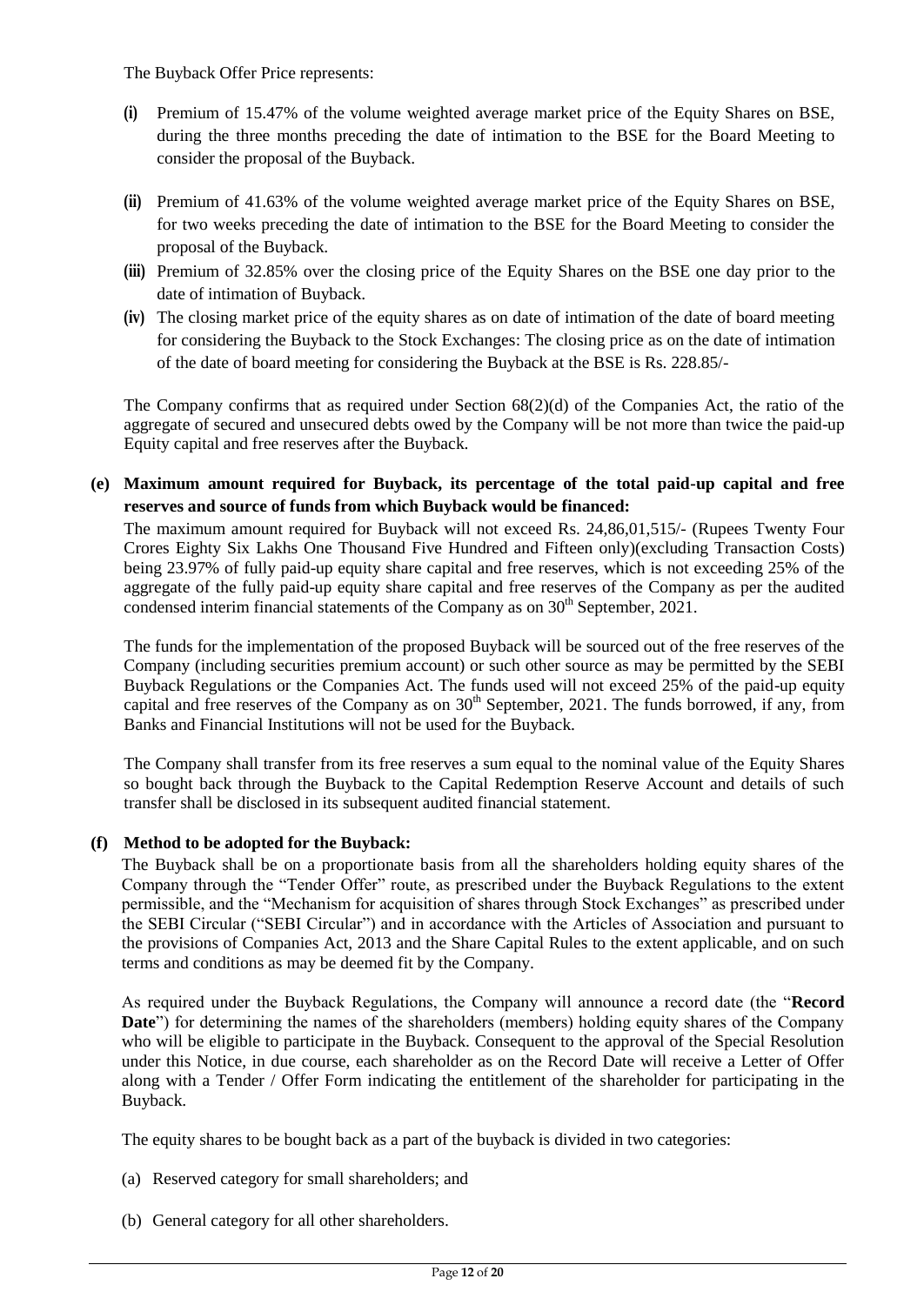As defined in Regulation  $2(1)(n)$  of the Buyback Regulations, a "small shareholder" is a shareholder who holds shares or other specified securities having market value, on the basis of closing price on BSE as on Record Date, of not more than Rs. 2,00,000 /- (Rupees Two Lakhs only).

In accordance with Regulation 6 of the Buyback Regulations, 15% (fifteen percent) of the number of equity shares which the Company proposes to buyback or number of equity shares entitled as per the shareholding of small shareholders, whichever is higher, shall be reserved for the small shareholders as part of this Buyback. The Company believes that this reservation of 15% for small shareholders would benefit a large number of public shareholders, who would get classified as "small shareholder".

Based on the holding as on the Record Date, the Company will determine the entitlement of each shareholder to tender their shares in the Buyback. This entitlement for each shareholder will be calculated based on the number of equity shares held by the respective shareholder as on the Record Date and the ratio of Buyback applicable in the category to which such shareholder belongs. In accordance with explanation to Regulation 9(ix) of the SEBI Buyback Regulations, in order to ensure that the same shareholder with multiple demat accounts / folios does not receive a higher entitlement under the Small Shareholder category, the Company proposes to club together the equity shares held by such shareholders with a common Permanent Account Number ("PAN") for determining the category (Small Shareholder or General) and entitlement under the Buyback. In case of joint shareholding, the Company will club together the equity shares held in cases where the sequence of the PANs of the joint shareholders is identical. In case of physical shareholders, where the sequence of PANs is identical and where the PANs of all joint shareholders are not available, the Company will check the sequence of the names of the joint holders and club together the equity shares held in such cases where the sequence of the PANs and name of joint shareholders are identical. The shareholding of institutional investors like mutual funds, pension funds / trusts, insurance companies etc., with common PAN will not be clubbed together for determining the category and will be considered separately, where these equity shares are held for different schemes and have a different demat account nomenclature based on information prepared by the Registrar and Transfer Agent as per the shareholder records received from the Depositories.

Shareholders" participation in Buyback will be voluntary. Shareholders holding equity shares of the Company can choose to participate and get cash in lieu of shares to be accepted under the Buyback or they may choose to not participate and enjoy a resultant increase in their percentage shareholding, post Buyback, without additional investment. Shareholders holding equity shares of the Company may also accept a part of their entitlement. Shareholders holding equity shares of the Company also have the option of tendering additional shares (over and above their entitlement) and participate in the shortfall created due to non-participation of some other shareholders, if any. The maximum tender under the Buyback by any shareholder cannot exceed the number of equity shares held by the shareholder as on the Record Date.

The equity shares tendered as per the entitlement by Members holding equity shares of the Company as well as additional shares tendered, if any, will be accepted as per the procedure laid down in Buyback Regulations. The settlement of the tenders under the Buyback is expected to be done using the "Mechanism for acquisition of shares through Stock Exchange" notified by SEBI Circulars.

Detailed instructions for participation in the Buyback (tender of equity shares in the Buyback) as well as the relevant time table will be included in the Letter of Offer which will be sent in due course to the shareholders holding equity shares of the Company as on the Record Date.

## **(g) Compliance with Section 68(2)(c) of the Companies Act 2013:**

The aggregate paid-up share capital and free reserves as at  $30<sup>th</sup>$  September, 2021 is Rs. 10371.79 Lakhs as per audited condensed interim financial statements. Under the provisions of the Companies Act, the funds to be deployed for the Buyback cannot exceed 25% of the total paid-up capital and free reserves of the Company i.e. Rs. 2592.95 lakhs. The aggregate amount proposed to be utilized for the Buyback, is approximately Rs. 24,86,01,515/- (Rupees Twenty Four Crores Eighty Six Lakhs One Thousand Five Hundred and Fifteen only) and is, therefore, within the limit of 25% of the Company"s total paid-up equity capital and free reserves as per the audited condensed interim financial statements as on September 30, 2021 (the last audited condensed interim financial Statements available as on the date of Board meeting recommending the proposal for the Buyback).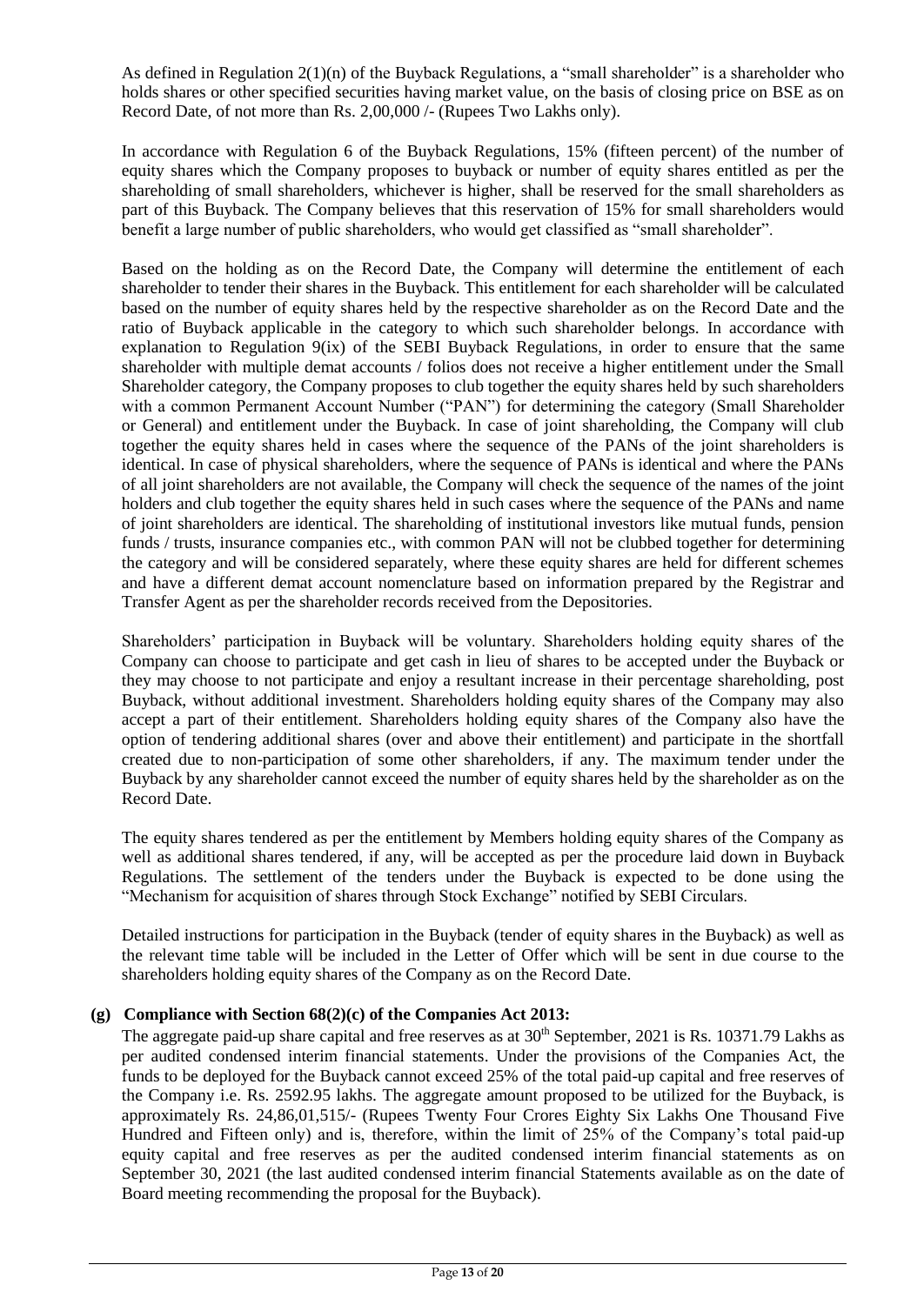Further, under the Companies Act, the number of equity shares that can be bought back in any financial year cannot exceed 25% of the total paid-up equity capital of the Company in that financial year. Accordingly, the maximum number of equity shares that can be bought back in the current financial year is 13,10,679 equity shares. Since the Company proposes to Buy-back up to 8,42,717 equity shares, the same is within the aforesaid 25% limit.

# **(h) Time Limit for Completion of Buyback:**

Pursuant to SEBI Buyback Regulations and the Companies Act, 2013, the buyback is proposed to be completed within 12 months from the date of passing of special resolution detailed in this Postal Ballot Notice.

**(i) The aggregate shareholding of the Promoters, the directors of the Promoter where Promoter is a Company and of directors and key managerial personnel and of persons who are in control of the Company as on the date of this Notice: November 29, 2021:**

| SI.<br>No. | <b>Name</b>                     | <b>No. of Equity shares</b> | % of Shareholding |
|------------|---------------------------------|-----------------------------|-------------------|
|            | Ashdene Investments Limited     | 18,36,544                   | 35.03%            |
| 2.         | <b>ISIS</b> Enterprises Limited | 16,29,303                   | 31.08%            |
| 3.         | Maygrove Investments Limited    | 2,85,292                    | 5.44%             |
|            | <b>Total</b>                    | 37,51,139                   | 71.55%            |

**The Promoter and Promoter group shall have same meaning as defined in the Securities and Exchange Board of India (Substantial Acquisition of Shares and Takeover) Regulations, 2011.**

**The Directors of the Promoter entities do not hold any shares in the Company.**

**Shareholding of Directors and Key Managerial Personnel of the Company:**

| <b>DIN/PAN</b><br><b>Name</b> |                         | <b>Designation</b>             | <b>No. of Equity</b> | $%$ of              |
|-------------------------------|-------------------------|--------------------------------|----------------------|---------------------|
|                               |                         |                                | <b>Shares</b>        | <b>Shareholding</b> |
| 07979791                      | Sandip Das              | Wholetime Director             |                      | $0.00\%$            |
| 00473105                      | Abhiram Kastur<br>Sheth | <b>Independent Director</b>    | 34                   | $0.00\%$            |
| AOUPM1591A                    | <b>Aditya More</b>      | <b>Chief Financial Officer</b> |                      | $0.00\%$            |
|                               | Total                   |                                | 38                   | $0.00\%$            |

Except as mentioned herein below, no Equity Shares or other specified securities in the Company were either purchased or sold (either through the stock exchanges or off market transactions) by any of the (i) promoters; (ii) members of the promoter group (iii) directors of the promoter and promoter group, where such promoter or promoter group entity is a Company and of persons who are in control of the Company during a period of six months preceding the date of the board meeting till the date of this Notice for Buyback:

| Name of<br>the | Aggregate number of<br>shares purchased/sold | <b>Nature of</b><br><b>Transaction</b> | <b>Maximum</b><br>Price per | Date of<br>maximum | <b>Minimum</b><br>Price per | Date of<br>minimum |
|----------------|----------------------------------------------|----------------------------------------|-----------------------------|--------------------|-----------------------------|--------------------|
| shareholder    |                                              |                                        | share                       | price              | share                       | price              |
|                |                                              |                                        | (Rs.)                       |                    | (Rs.)                       |                    |
| Maygrove       | 51,373                                       | On Market                              | 284.91                      | 06.09.2021         | 276.65                      | 07.09.2021         |
| Investments    |                                              | <b>Sale</b>                            |                             |                    |                             |                    |
| Limited        |                                              |                                        |                             |                    |                             |                    |

# **(j) Intention of the Promoters and Persons in Control of the Company to tender equity shares in the Buyback:**

The promoter and promoter group have expressed their intention, vide letter dated 26<sup>th</sup> November, 2021 to participate in the Buyback and offer up to their respective shareholding as on the record date, or such number of shares based on their entitlement, as required in compliance with the Buyback Regulations or terms of the Buyback.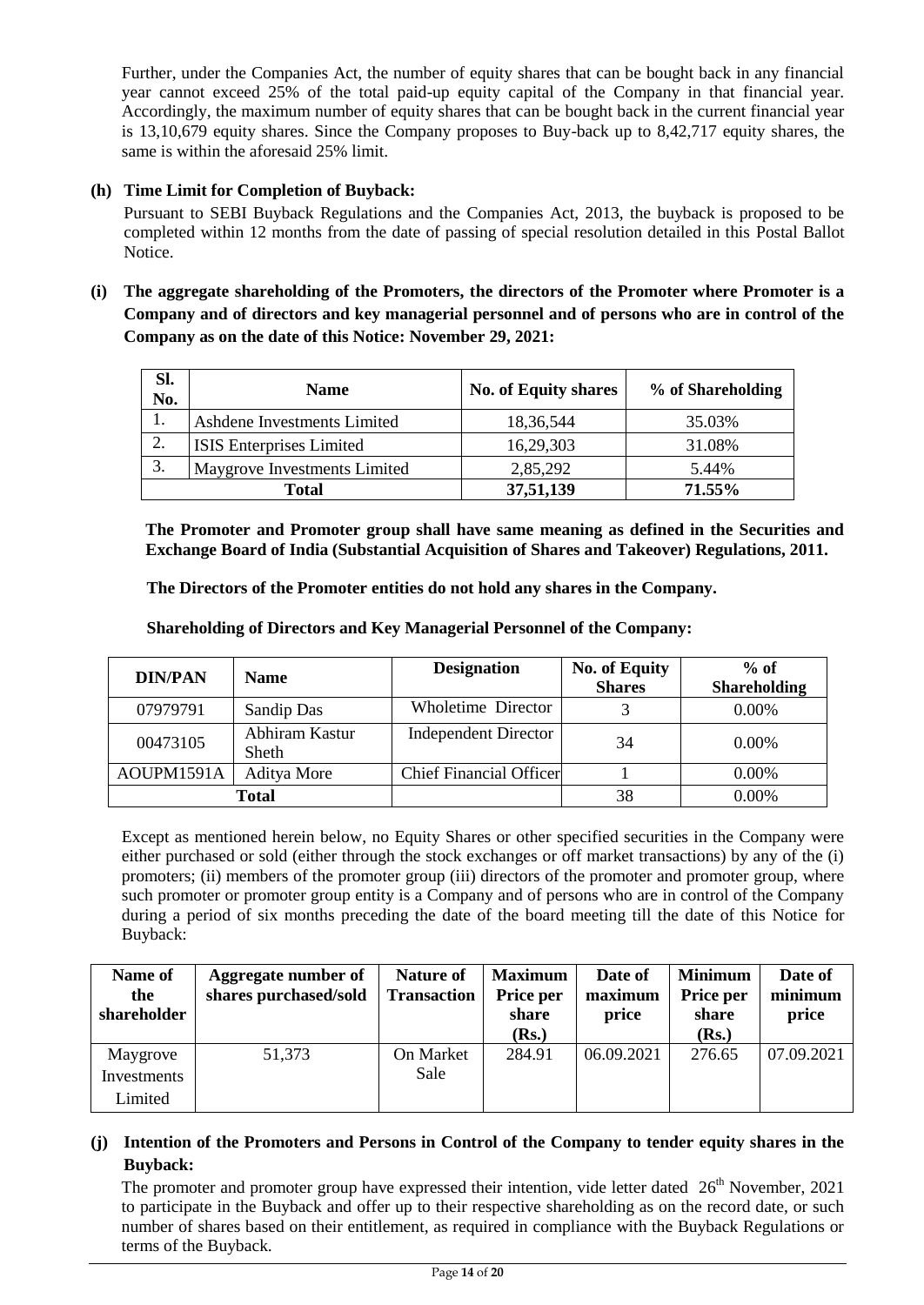Please see below the maximum number of Equity Shares to be tendered by each of the Promoter and Promoter Group:

| Sl.<br>No. | Name of the Promoter and Promoter Group entity | <b>Maximum number of Equity</b><br>Shares intended to be offered |
|------------|------------------------------------------------|------------------------------------------------------------------|
|            | Ashdene Investments Limited                    | 18,36,544                                                        |
| 2.         | <b>ISIS Enterprises Limited</b>                | 16,29,303                                                        |
| 3.         | Maygrove Investments Limited                   | 2,85,292                                                         |
|            | <b>Total</b>                                   | 37,51,139                                                        |

The details of the date and price of acquisition/sale of Equity Shares that Promoters / Promoter's Group intent to tender are set-out below:

# i. **Ashdene Investments Limited**

| Date of<br>Acquisition /<br>(disposal) | Number of equity shares<br>Acquired/(Sold) | <b>Cost of Acquisition /</b><br>$(Sale)$ (Rs.) | <b>Remarks</b>                                                                               |
|----------------------------------------|--------------------------------------------|------------------------------------------------|----------------------------------------------------------------------------------------------|
| 14.02.2014                             | 11,81,505                                  | Not Applicable                                 | Allotment made pursuant to the<br>Scheme of Demerger, as approved by<br>Guwahati High Court. |
| 08.03.2017                             | 11,81,505                                  | 16,60,01,453                                   | Pursuant to a Scheme of Arrangement                                                          |
| 16.03.2018                             | (5,26,466)                                 | (6,79,14,114)                                  | Cash consideration - Tender of Shares<br>for Buyback.                                        |
| <b>Total</b>                           | 18,36,544                                  |                                                |                                                                                              |

# ii. **ISIS Enterprises Limited**

| Date of                            | Number of equity shares | <b>Cost of Acquisition /</b> | <b>Remarks</b>                        |
|------------------------------------|-------------------------|------------------------------|---------------------------------------|
| <b>Acquisition /</b><br>(disposal) | Acquired/(Sold)         | $(Sale)$ (Rs.)               |                                       |
|                                    |                         |                              | Allotment made pursuant to the Scheme |
| 14.02.2014                         | 11,02,785               | Not Applicable               | of Demerger, as approved by Guwahati  |
|                                    |                         |                              | High Court.                           |
| 14.03.2017                         | 7,38,438                | 10,41,19,758                 | Pursuant to a Scheme of Arrangement   |
|                                    |                         |                              | in open market                        |
| 24.03.2017                         | 2,71,921                | 3,44,65,987                  | Pursuant to a Scheme of Arrangement   |
|                                    |                         |                              | in open market                        |
| 14.03.2018                         | (4,83,841)              | (6,24,15,489)                | Cash consideration - Tender of Shares |
|                                    |                         |                              | for Buyback.                          |
| <b>Total</b>                       | 16,29,303               |                              |                                       |

# iii. **Maygrove Investments Limited**

| Date of<br>Acquisition /<br>(disposal) | <b>Number of equity shares</b><br>Acquired/(Sold) | <b>Cost of Acquisition</b><br>$/$ (Sale) (Rs.) | <b>Remarks</b>                                                                               |
|----------------------------------------|---------------------------------------------------|------------------------------------------------|----------------------------------------------------------------------------------------------|
| 14.02.2014                             | 6,30,106                                          | Not Applicable                                 | Allotment made pursuant to the<br>Scheme of Demerger, as approved by<br>Guwahati High Court. |
| 14.03.2017                             | 6,30,106                                          | 8,88,44,946                                    | Pursuant to a Scheme of Arrangement<br>in open market                                        |
| 14.03.2018                             | (2,88,547)                                        | (3,72,22,563)                                  | Cash consideration - Tender of Shares<br>for Buyback.                                        |
| 06.09.2021                             | (47, 773)                                         | (1,36,11,149)                                  | <b>On-Market Sale</b>                                                                        |
| 07.09.2021                             | (3,600)                                           | (9,95,940)                                     | <b>On-Market Sale</b>                                                                        |
| <b>Total</b>                           | 2,85,292                                          |                                                |                                                                                              |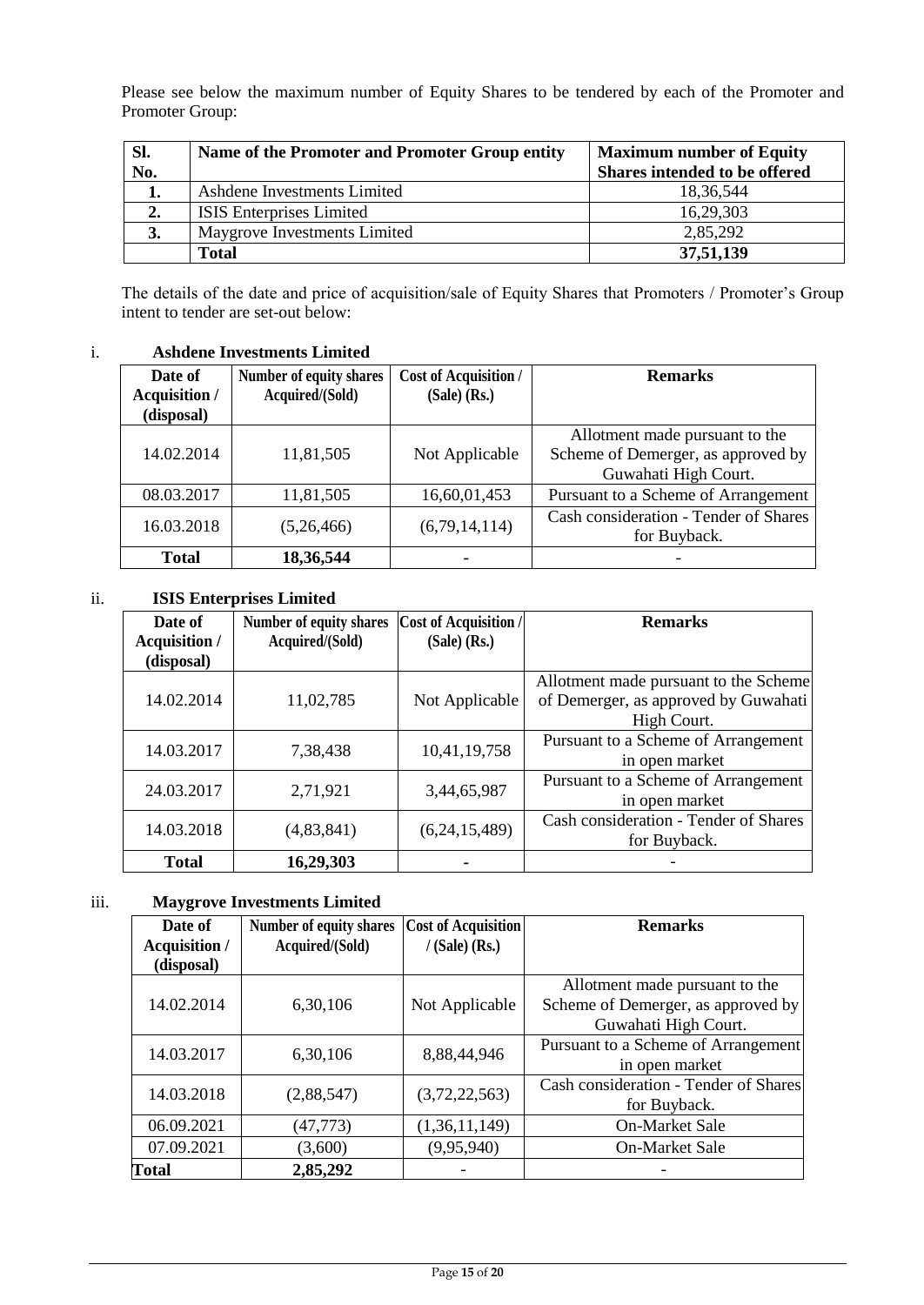**(k) Confirmation that there are no defaults subsisting in the repayment of deposits, redemption of debentures or preference shares or repayment of term loans to any financial institutions or banks:**

The Company confirms that there are no defaults subsisting in the repayment of deposits, interest payment thereon, redemption of debentures or interest payment thereon or redemption of preference shares or payment of dividend due to any shareholder, or repayment of any term loans or interest payable thereon to any financial institution or banking company.

**(l) Confirmation that the Board has made full enquiry into the affairs and prospects of the Company and that they have formed the opinion to the effect that the Company, after Buyback will continue to be able to meet its liabilities and will not be rendered insolvent:**

The Board of Directors of the Company has made a full enquiry into the affairs and prospects of the Company and has formed the opinion:

- i) That immediately following the date of the Board Meeting held on Monday, November 29, 2021 and the date on which the results of the Postal Ballot will be declared, there will be no grounds on which the Company can be found unable to pay its debts;
- ii) That as regards the Company"s prospects for the year immediately following the date of the board meeting as well as the year immediately following the date on which the results of the Postal Ballot will be declared, approving the Buyback and having regards to the Board"s intentions with respect to the management of the Company"s business during that year and to the amount and character of the financial resources, which will, in the Board"s view, be available to the Company during that year, the Company will be able to meet its liabilities as and when they fall due and will not be rendered insolvent within a period of one year from the date of the board meeting approving the Buyback as well as the year within a period of one year from the date on which the results of the Postal Ballot will be declared.
- iii) In forming the opinion aforesaid, the Board has taken into account the liabilities as if the Company were being wound up under the provisions of the Companies Act (including prospective and contingent liabilities) and the Insolvency and Bankruptcy Code, 2016, as amended.
- **(m) Report addressed to the Board of Directors by the Company's Auditors on the permissible capital payment and the opinion formed by directors regarding insolvency:**

The text of the Report dated 29.11.2021 received from M/s. B. Chhawchharia & Co., Chartered Accountants, (FRN: 305123E) the Statutory Auditors of the Company, addressed to the Board of Directors of the Company is reproduced below:

# **QUOTE**

**To The Board of Directors James Warren Tea Limited Aspirations Vintage, 12 Pretoria Street, Kolkata-700071** 

### **Independent Auditor's Certificate on the proposed buy-back of equity shares in terms of the Securities and Exchange Board of India (Buyback of Securities), Regulations, 2018 as amended from time to time**

**1.** We have been informed that the board of directors of the Company in their meeting held on 29, November, 2021 have decided to Buyback 8,42,717 (Eight Lakhs Forty Two thousand Seven Hundred and Seventeen Only) equity shares under Section 68  $\& 70(1)$  of the Companies Act, 2013, as amended from time to time (the "Act") at a price of Rs. 295/- (Rupees Two Hundred and Ninety Five Only) per share for an aggregate consideration of Rs. 24,86,01,515/- (Rupees Twenty Four Crores Eighty Six Lakhs One Thousand Five Hundred and Fifteen only).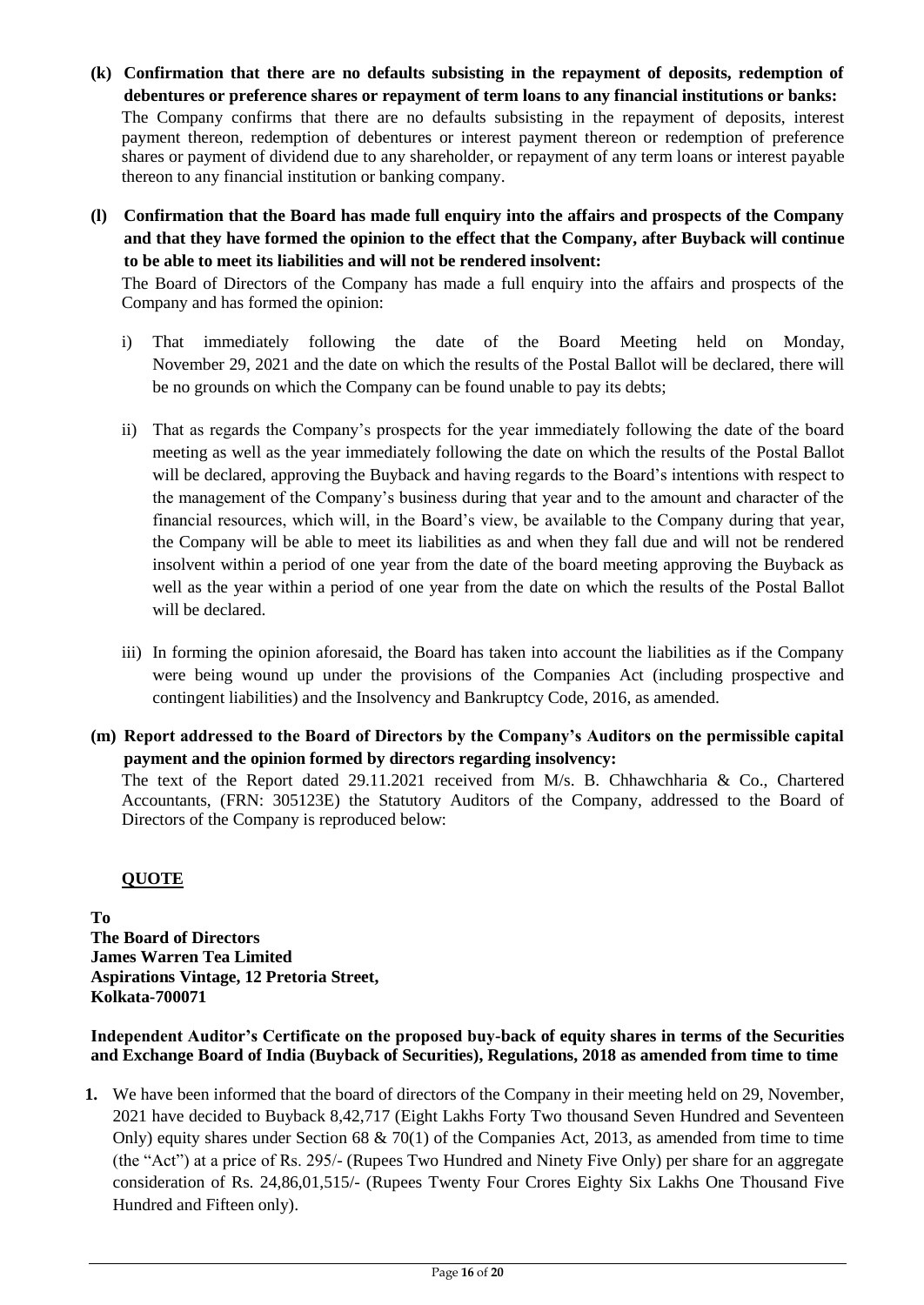- **2.** This has reference to the requirements of Clause (xi) of Schedule I of the Securities and Exchange Board of India (Buyback of Securities), Regulations, 2018 as amended from time to time, (hereinafter called the "Buyback Regulations") and Sections 68, 69  $\&$  70 of the Companies Act, 2013 as applicable in the matter of proposed buy-back of equity shares by M/s James Warren Tea Limited ("the Company").
- **3.** The accompanying Statement of Maximum Permissible Amount for Buy Back of Equity Shares prepared by the Company contains computation of the said amount as per Audited Condensed Interim Financial Statements of the Company for the period ended on  $30<sup>th</sup>$  September, 2021 in pursuance of the provisions of Section 68, Section 69 and Section 70 of the Companies Act 2013 read with Rule 17 of The Companies (Share Capital and Debentures) Rules, 2014 so far as applicable.

# **Management's Responsibility**

**4.** The accompanying Statement is solely the responsibility of the management of the Company. The Company"s management is responsible for the designing, implementing and maintaining internal control relevant to the preparation and presentation of the Statement, and applying an appropriate basis of preparation; and making estimates that are reasonable in the circumstances.

### **Auditor's Responsibility**

- **5.** We have inquired into the state of affairs of the Company as on 30<sup>th</sup> September, 2021. Pursuant to the requirement of the Companies Act, 2013 and Buyback Regulations, it is our responsibility to verify and provide reasonable assurance whether
	- a. the amount of the permissible capital payment for buyback of equity shares is properly determined as per Section 68(2)(c) of the Companies Act, 2013;
	- b. the accounts on the basis of which calculation with reference to buyback is done are not older than six months preceding the proposed date of offer document;
	- c. the Board of Directors have formed the opinion, as specified in Clause (m) of sub-rule (1) of rule 17 of the Companies (Share Capital and debentures) Rules, 2014 as amended and Buyback Regulations, on reasonable grounds that the Company, having regard to its state of affairs, will not be rendered insolvent within a period of one year from that date;
- **6.** We conducted our examination of the Statement in accordance with the Guidance Note on Reports or Certificates for Special Purposes issued by the Institute of Chartered Accountants of India. The Guidance Note requires that we comply with the ethical requirements of the Code of Ethics issued by the Institute of Chartered Accountants of India.
- **7.** We have complied with the relevant applicable requirements of the Standard on Quality Control (SQC) 1, Quality Control for Firms that Perform Audits and Reviews of Historical Financial Information, and Other Assurance and Related Services Engagements.

### **Opinion**

**8.** Based on our examination, and the information and explanation given to us, we are of the opinion that the amount of the permissible capital payment for buyback of fully paid-up equity shares as set out in attached statement thereto (Appendix - I), in our view, is properly determined as per Section  $68(2)(c)$  of the Companies Act, 2013. The accounts on the basis of which calculation with reference to buyback is done are audited accounts, not older than six months preceding the proposed date of offer document. Further, the Board of Directors in their meeting held on  $29<sup>th</sup>$  November, 2021 have formed the opinion, as specified in Clause (m) of sub-rule (1) of rule 17 of the Companies (Share Capital and Debentures) Rules 2014, as amended and Clause (x) of Schedule I to the Buyback Regulations, on reasonable grounds that the Company, having regard to its state of affairs, will not be rendered insolvent within a period of one year from that date i.e., 29<sup>th</sup> November, 2021.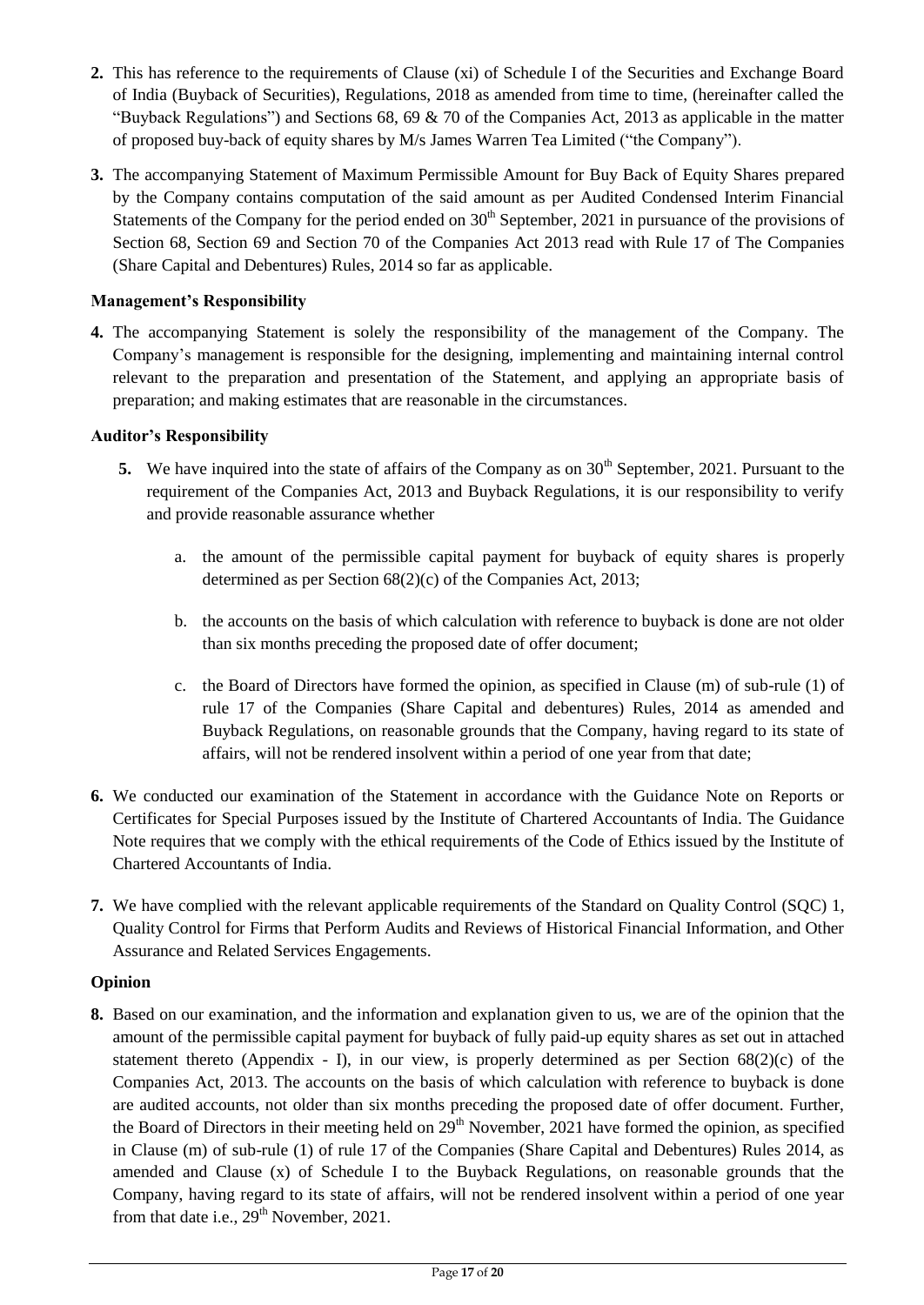#### **Restriction on Use**

**9.** This report is intended solely for your information and for the purpose of inclusion of the same a) in the explanatory statement to be annexed to the Postal Ballot notice for authorizing buyback by passing a special resolution and b) in the Public Announcement and Letter of Offer for buyback of its share by the Company and is not to be used, referred or distributed for any other purpose without our written consent. Nothing contained in this report should be construed to be representation as to the future. We do not accept or assume any liability or duty of care for any other purpose, save where expressly agreed by our prior consent in writing.

> **For B. Chhawchharia & Co. Chartered Accountants Firm's Registration No. 305123E Sd/- Sushil Kumar Chhawchharia Partner Membership No: 008482 UDIN: 21008482AAAABF6530**

**Place: Kolkata Dated: 29.11.2021**

# **Appendix I**

**Computation of maximum permissible capital payment for buyback of fully paid-up equity shares in accordance to the Companies Act, 2013 and Buyback regulations based on Audited Condensed Interim Financial Statements for the period ended on 30th September, 2021**.

| <b>Particulars</b>                                                                                 | <b>Amount</b> (Rs<br>in Lakhs) |
|----------------------------------------------------------------------------------------------------|--------------------------------|
| Issued, Subscribed and Paid-up share capital as at September 30,<br>2021                           | 524.27                         |
| Free reserves as at September 30, 2021                                                             |                                |
| - General Reserve<br>- Retained Earnings (excluding unrealised gain of FVTPL item)                 | 9847.52                        |
| Total                                                                                              | 10371.79                       |
| Maximum amount permissible for buy-back i.e. 25% of the total<br>paid-up capital and free reserves | 2592.95                        |

(Note: All the above figures have been taken from the latest Audited Condensed Interim financial statements for the period ended September 30, 2021.)

### **UNQUOTE**

#### **(n) Compliance with Section 24(ii) of the Buyback Regulations:**

The Board of Directors of the Company hereby confirms that there is no pendency of any scheme of arrangement or amalgamation or compromise involving the Company pursuant to provisions of the Act.

#### **(o) Confirmations from Company and Board of Directors as per the provisions of SEBI Buyback Regulations and the Companies Act, 2013:**

- i. all the Equity Shares which are proposed to be bought back by the Company are fully paid-up;
- ii. The Company will not Buyback its Equity Shares so as to delist its shares from the Stock Exchange;
- iii. the Company shall not undertake a buyback of any of its securities within a period of one year reckoned from the date of the expiry of the buy-back period of the preceding buyback;
- iv. the Company shall not use borrowed funds, directly or indirectly, whether secured or unsecured, of any form and nature, from Banks and/ or Financial Institutions for paying the consideration to the equity shareholders who have tendered their equity shares in the Buyback;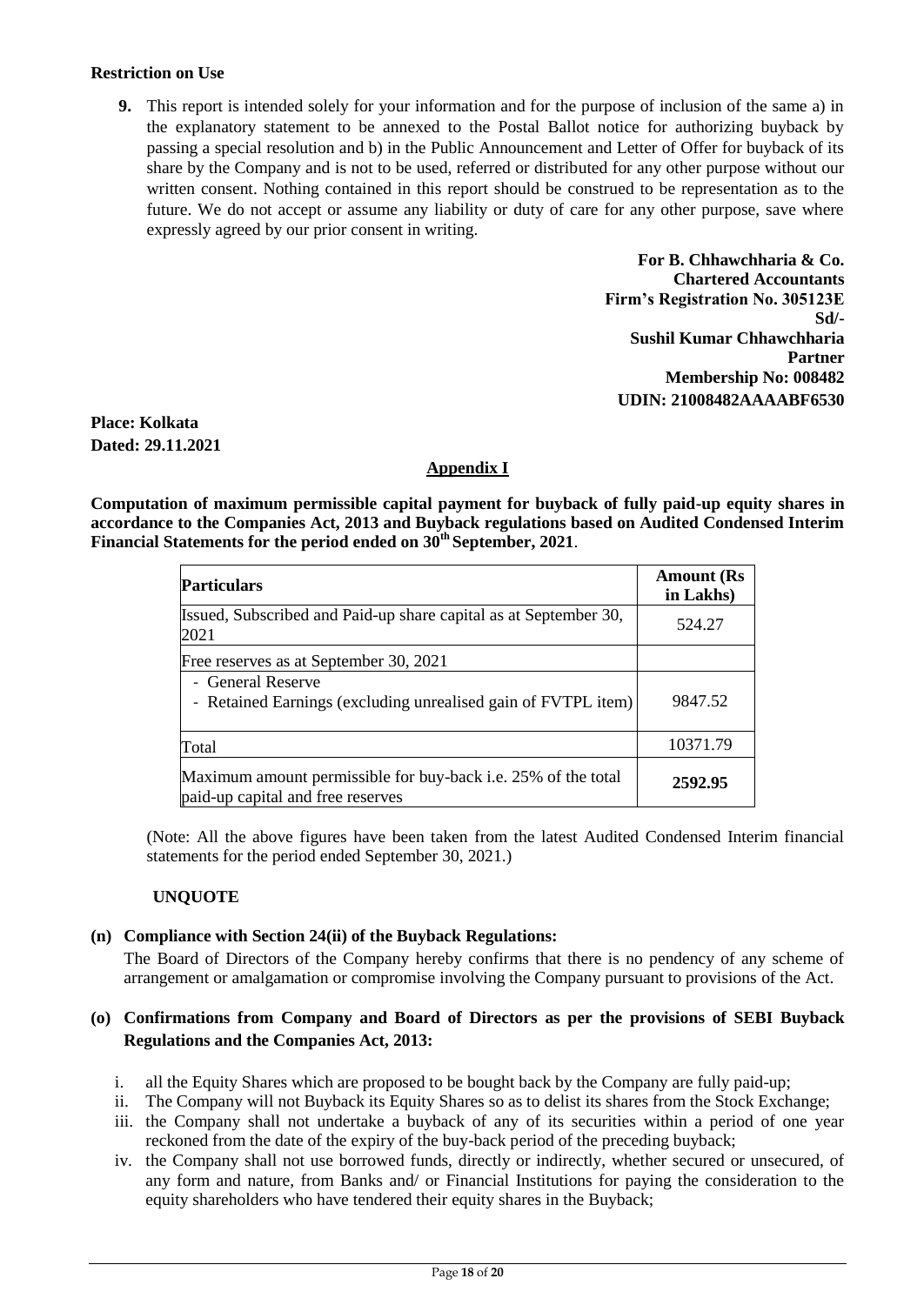- v. the ratio of the aggregate of secured and unsecured debts owed by the Company to the paid-up capital and free reserves after buyback shall be less than or equal to 2:1, based on financial statements of the Company;
- vi. The Company shall not issue any equity shares or other securities (including by way of bonus) from the date of resolution passed by the shareholders approving the proposed Buyback till the date of expiry of the Buyback period;
- vii. The Company shall not raise further capital for a period of one year from the closure of Buyback offer except in discharge of its subsisting obligations. In terms of the Act, if the Company completes the Buyback of its Equity Shares, it shall not make a further issue of the same kind of Equity Shares including allotment of new shares in accordance with the Act within a period of six months except by way of a bonus issue or in the discharge of subsisting obligations;
- viii. The special resolution approving the Buyback will be valid for a maximum period of one year from the date of passing the said special resolution (or such extended period as may be permitted under the Companies Act or the Buyback Regulations or by the appropriate authorities). The exact time table for the Buyback shall be decided by the Board (or its duly constituted Committee) within the above time limits;
- ix. The equity shares bought back by the Company will be compulsorily cancelled and will not be held for re-issuance;
- x. The Company shall not withdraw the Buyback after the draft letter of offer is filed with SEBI or the public announcement of the offer to buyback is made;
- xi. The Company shall transfer from its free reserves a sum equal to the nominal value of the equity shares purchased through the Buyback to the Capital Redemption Reserve account and the details of such transfer shall be disclosed in its subsequent balance sheet:
- xii. There is no pendency of any scheme of amalgamation or compromise or arrangement pursuant to the provisions of the Companies Act, 2013, as on date;
- xiii. The Company shall not buyback locked-in equity shares and non-transferable equity shares till the pendency of the lock-in or till the equity shares become transferable;
- xiv. The Company shall not buyback its Equity Shares from any person through negotiated deal whether on or off the Stock Exchanges or through spot transactions or through any private arrangement in the implementation of the Buyback;
- xv. The Company shall not directly or indirectly purchase its Equity Shares:
	- a) through any subsidiary company including its own subsidiary companies,if any or
	- b) through any investment company or group of investment companies and;
	- c) confirms that theCompanyisincompliancewiththeprovisionsofSections92,123,127and129of the Companies Act;
	- d) the Company shall not make any offer of Buyback within a period of one year reckoned from the date of expiry of Buyback period i.e., the date on which the payment of consideration is made to the shareholders who have accepted the Buyback, or such other period as may be specified under the Buyback Regulations;
- xvi. the maximum number of Equity Shares proposed to be purchased under the Buyback does not exceed 25% of the total number of Equity Shares of the paid-up equity share capital of the Company;
- xvii.the Company shall not allow Buyback of its Equity Shares unless the consequent reduction of its share capital is affected;
- xviii. the consideration for the Buyback shall be paid only in cash;
- xix. the Company confirms that there are no defaults subsisting in the repayment of deposits, interest payment thereon, redemption of debentures or payment of interest thereon or redemption of preference shares or payment of dividend due to any shareholder, or repayment of any term loans or interest payable thereon to any financial institution or banking company;
- xx. The statements contained in all the relevant documents in relation to the Buyback shall be true, material and factual and shall not contain any mis-statements or misleading information; and
- xxi. The directors, managers, key managerial personnel of the Company and their respective relatives do not have any interest, financial or otherwise, in the proposed resolution for Buyback of equity shares, except to the extent of their shareholding.